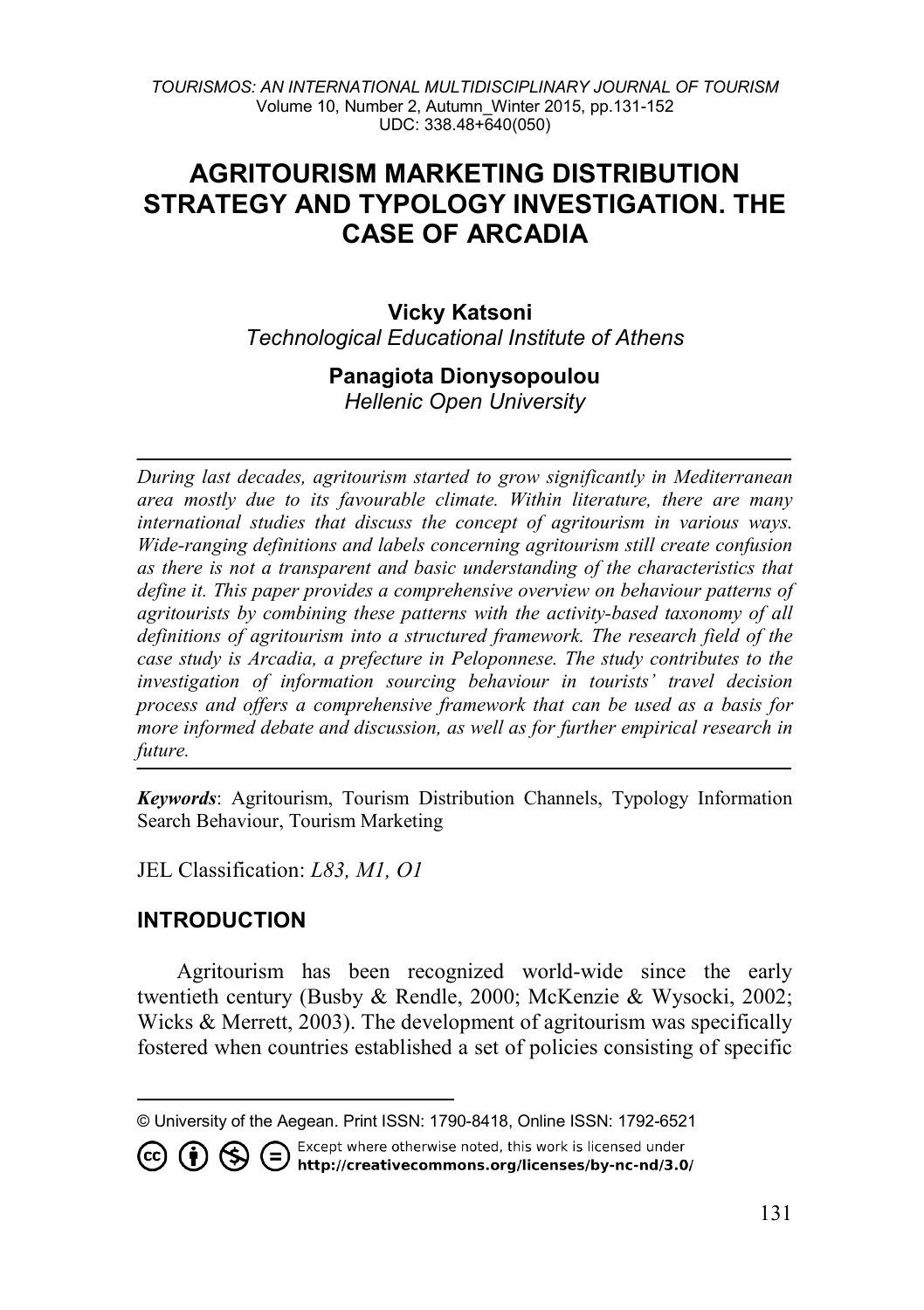guidelines, obligations, and incentives in order to encourage farm diversification through tourism and hospitality services. (Che, Veeck, & Veeck, 2005; Hegarty & Przezborska, 2005; Kizos & Iosifides, 2007; Sonnino, 2004). One example is the LEADER program that offers grants for the promotion of rural development to farmers of the member-states of European Union (E.U.) (Caballe,1999; Cawley & Gillmor, 2008; European Court of Auditors, 2010, p.100). The attempt to understand any phenomenon requires mostly a basic conceptual understanding of the fundamental characteristics that defines it. A review of existing literature shows that there isn't any specific definition for agritourism. One can discover a wide variety of labels and definitions regarding agritourism, such as agrotourism, farm tourism, farm-based tourism, and rural tourism, (Barbieri & Mshenga, 2008; Roberts & Hall, 2001; Wall, 2000), (Iakovidou, 1997; McGehee & Kim, 2004; Sharpley & Sharpley, 1997). This results in a complex structure that combines the agriculture and tourism principles, especially when there is no distinct elucidation regarding the actual meaning of them.

While the tourism literature evidences that several factors influence travellers' behavior to consume tourism products (Lepp and Gibson, 2008; Hsu,Tsai, and Wu, 2009), to date, investigation into the determinants of agritourism consumption remains inadequate in the literature; for example, the relative importance of the various information sources (ICT sources included) used by travellers is not yet systematically analyzed. Given the increasing importance of this particular market segment for destinations, additional research is needed to understand the behavior of agritourists in an attempt to bring further theoretical and practical contributions to this field of study (Ramkissoon, Uysal and Brown, 2011). This article provides a comprehensive overview on behavior patterns of agritourists to Arcadia, Greece, and contributes to the study of information sourcing behavior in their travel decision process. It also provides a basis for channel members, especially suppliers, to assess their distribution strategies.

The research took place in Arcadia, a historic land of intense and continuous presence from antiquity to the Byzantine and modern history periods. In the European countries after the Renaissance, the "Arcadian ideal" means a dream of escape from the disturbed world of violence and exploitation and return to a world of eternal innocence and tranquillity that would be based on the good operation and fair competition of its members. The study adopts a dynamic situational perspective (Bieger and Laesser, 2002), combining characteristics of agritourists with characteristics of their trip, offering a better understanding in how tourism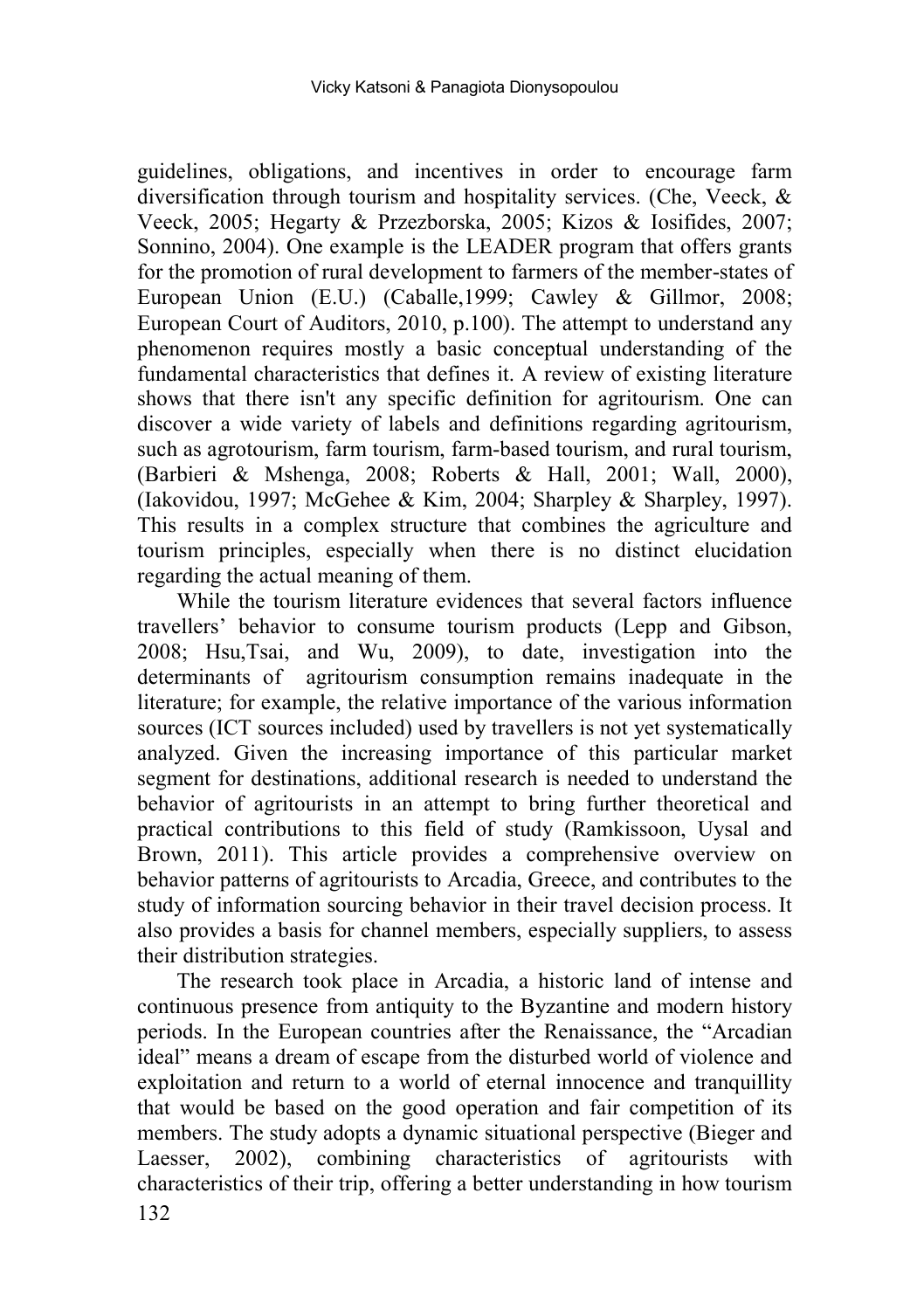distribution channels are used by agritourists and by formulating relevant hypotheses analysed below.

### **LITERATURE REVIEW**

Meanings are the representations of a given activity developed by every person according to their background and experiences (Coulson, 2001, p. 320; Sharpley & Stone, 2010, p. 304). Tourism meanings are usually the result of any natural or social contact that takes place during a given experience (Coulson, 2001, p. 320; Greer, Donnelly, & Rickly, 2008) and can vary according to specific contextual factors including time and place (Greer et al., 2008). According to aforementioned, stakeholders can shape the meanings for agritourism so it is vital to develop successful definitions of tourism-related activities both from the supply and demand sides. (Gilbert, 2003; Stratigea, 2014). Apart from that, up to date research has assisted us to understand which bases can be used by tourism destinations to effectively segment tourism markets and these efforts have largely centred upon building tourist profiles for a destination using visitor data (Frochot, 2005).

Trying to analyze the existing theoretical framework for identifying the meanings of agritourism, the sections following deconstruct several definitions of agritourism and present a discussion of the efforts put forth by Phillip et al. (2010) to construct a broad definition of agritourism.

### **Deconstructing Agritourism Definitions**

Definitions of agritourism are wide-ranging in the literature. The discrepancies found among the various agritourism definitions relate to three issues: (1) the type of setting (e.g., farm, any agricultural setting); (2) the authenticity of the agricultural facility or the experience; and (3) the types of activities involved (e.g., lodging, education). A fourth ontological issue was proposed to be added, related to the need of "travel", given the use of the word "tourism" (agritourism) in its label (Arroyo, Barbieri, & Rich, 2012).

The type of setting where the activity occurs forms a big difference of agritourism definitions. The majority of studies claim that agritourism must be carried out on a farm (Carpio et al., 2008; Ilbery, Bowler, Clark, Crockett, & Shaw, 1998; McKenzie & Wysocki, 2002). But, there are few studies discussing different type of agricultural settings, such as farms, ranches (e.g., Che et al., 2005; Tew & Barbieri, 2012) or the inclusion of some types of off-farm facilities, such as farmers' markets, where various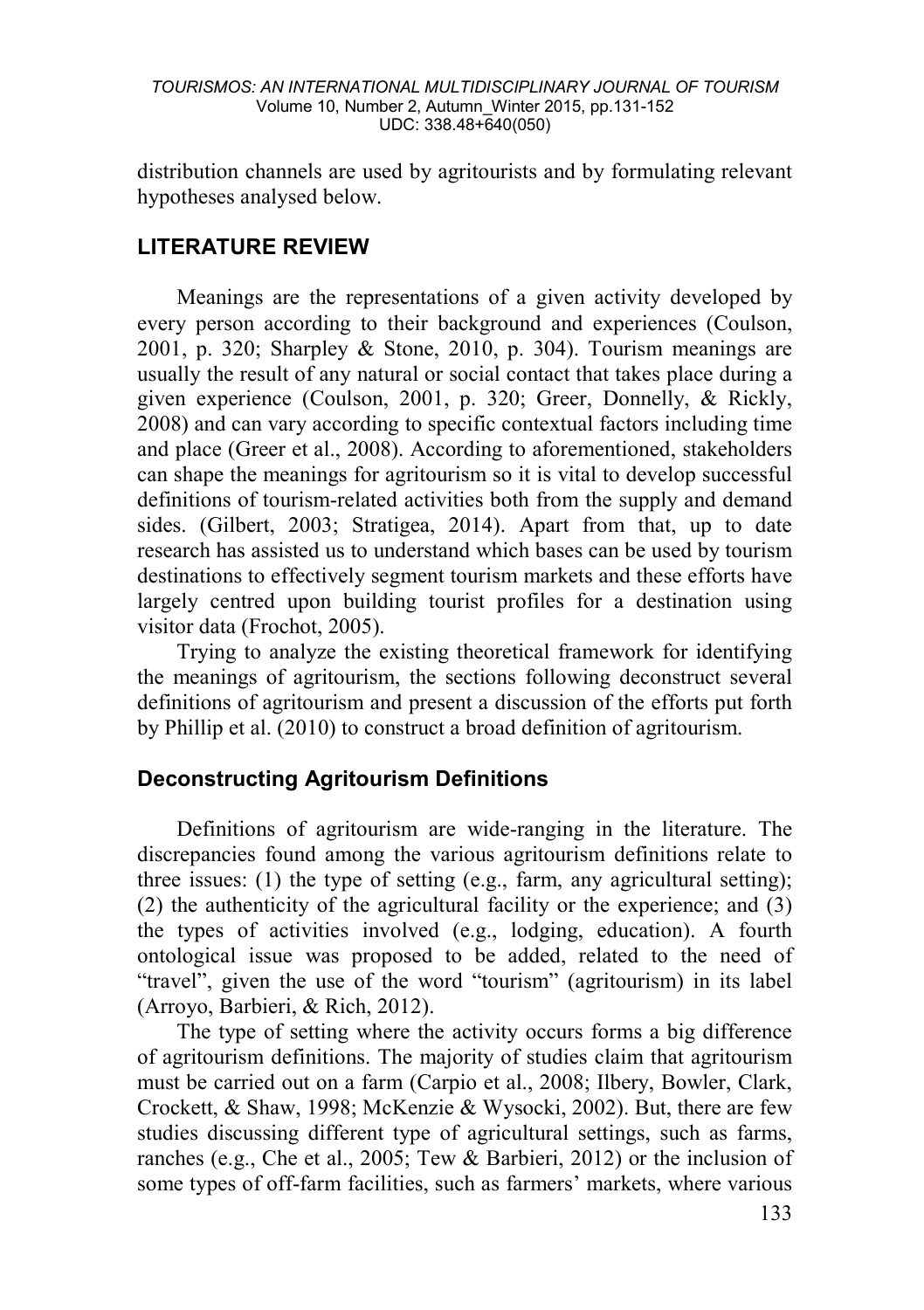kinds of farm products are taken away from the agricultural production setting to be sold (Wicks & Merrett, 2003; Wilson, Thilmany, & Sullins, 2006). Furthermore, there are different meanings used to define agricultural establishments, especially those related to "farm". European Union defines a farm as an agricultural holding, meaning "economic unit under a single management engaged in agricultural production activities" and which can also engage in non-agricultural activities (OECD, 2001). Finally, thanks to academic developments over last decades there is a clear separation between terms "agritourism" and "rural tourism" (Colton & Bissix, 2005; Kizos & Iosifides, 2007; McGehee & Kim, 2004).

A second commonly found disagreement surrounds the authenticity paradigm related to the agricultural facility and to the experience offered (Arroyo, Barbieri, & Rich, 2012). McGehee (2007) based her agritourism development framework in the U.S. on Weaver and Fennell (1997)'s definition which explicitly excludes activities and experiences that are developed in non-working farms because they deem necessary the commercial aspect involved in this activity. Furthermore, various North American (Lobo et al.,1999; McGehee & Kim, 2004; Nickerson et al., 2001; Tew & Barbieri, 2012) and European (Hegarty & Przezborska, 2005; Kizos & Iosifides, 2007; Sonnino, 2004) studies claim that having a "working" agricultural setting is linked to recognizing this activity as one form of farm entrepreneurial diversification (Barbieri, Mahoney, & Butler, 2008). Phillip et al. (2010) expanded the authenticity debate in the context of tourist experiences by adopting MacCannell's (1973) "front" and "back" regions of authenticity theory. The particular study refers to the difference between providing the visitors an indirect experience of agricultural activities (e.g., through demonstrations, models) from a direct engagement in an agricultural process (e.g., harvesting).

A third definitional disagreement relates to the activities that agritourism comprises which is not surprising given the extent of inconsistencies related to its meaning. Such inconsistencies may be geopolitical as they seem to be associated to government policies (Arroyo, Barbieri, & Rich, 2012).

Finally, Arroyo et al. (2012) suggested the addition of an ontological discussion surrounding the definition of agritourism to the preceding debate in relation to the need of "travel", especially because the term "tourism" is embedded in the label most commonly used in the literature to depict this activity (agritourism). None of the agritourism definitions reviewed refers to the need of travel however, some of them may imply some sort of travel when mainly referring to farm-stays or entailing any type of accommodations.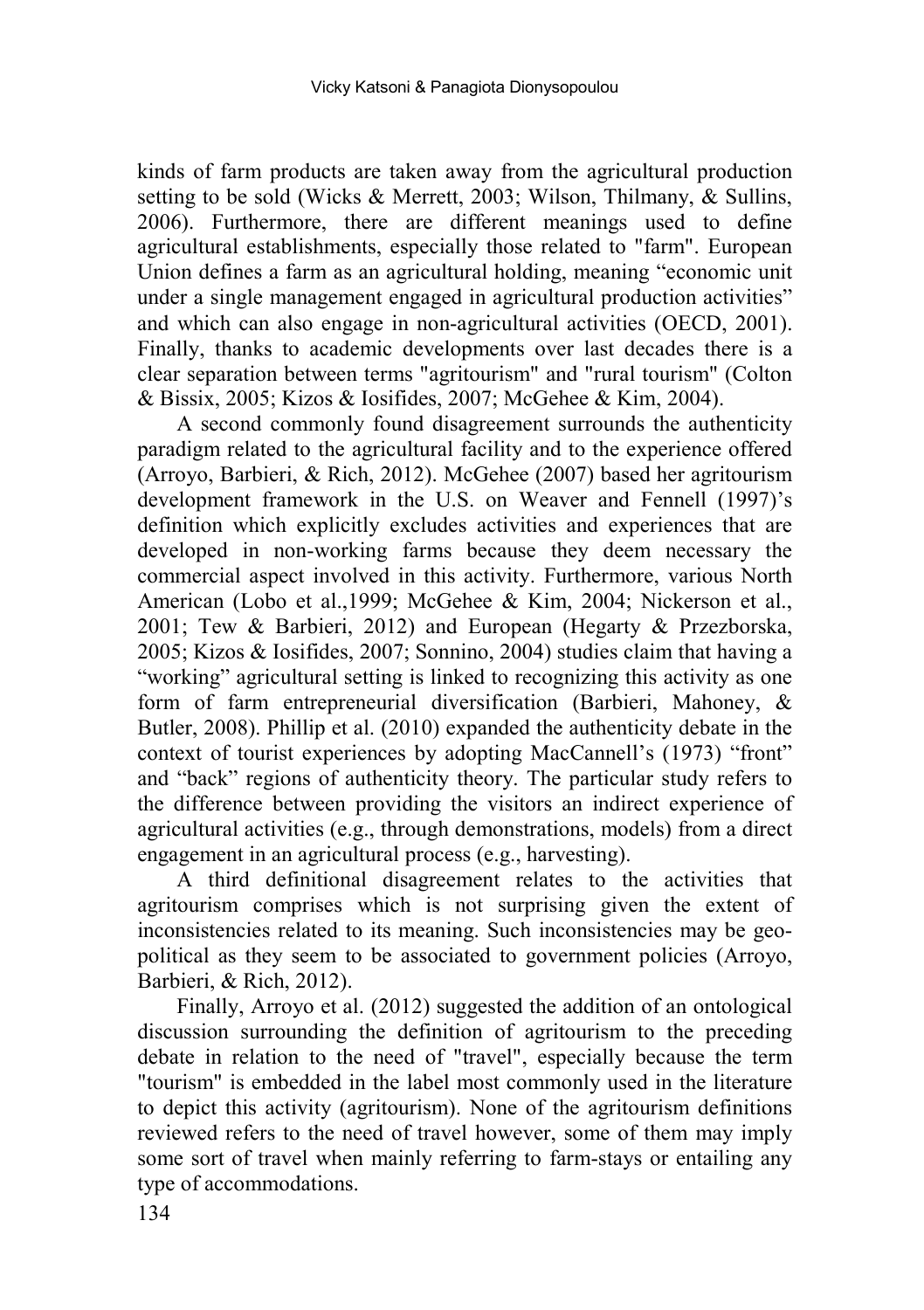## **A Typology-based Definition of Agritourism**

The aforementioned discrepancies motivated Phillip et al. (2010) to propose a definition of agritourism through the development of an activity-based taxonomy. Figure 1 illustrates the proposed typology for defining agritourism.





The *Non-Working Farm agritourism (NWF)* typology refers to activities where the non-working farm only serves for scenery purposes (e.g., bird-watching on an old mill). Although the majority of the literature excludes from definition of agritourism the tourism not based on a working farm, there are cases that tourists participate in agritourism though other different ways. Examples of NWF agritourism includes farm heritage attractions, tourism activities based on converted farms (e.g. horse riding) or agricultural practices that form part of the tourist product.

The *Working Farm, Passive Contact agritourism (WFPC)* typology refers to activities that allows farmers to continue their agricultural activities without having interferences by the visitors(e.g., attending a wedding in a vineyard).

The *Working Farm, Indirect Contact agritourism (WFIC)* typology refers to activities that are more directly related to farm procedures, although the nature of the visitor's contact focuses more on the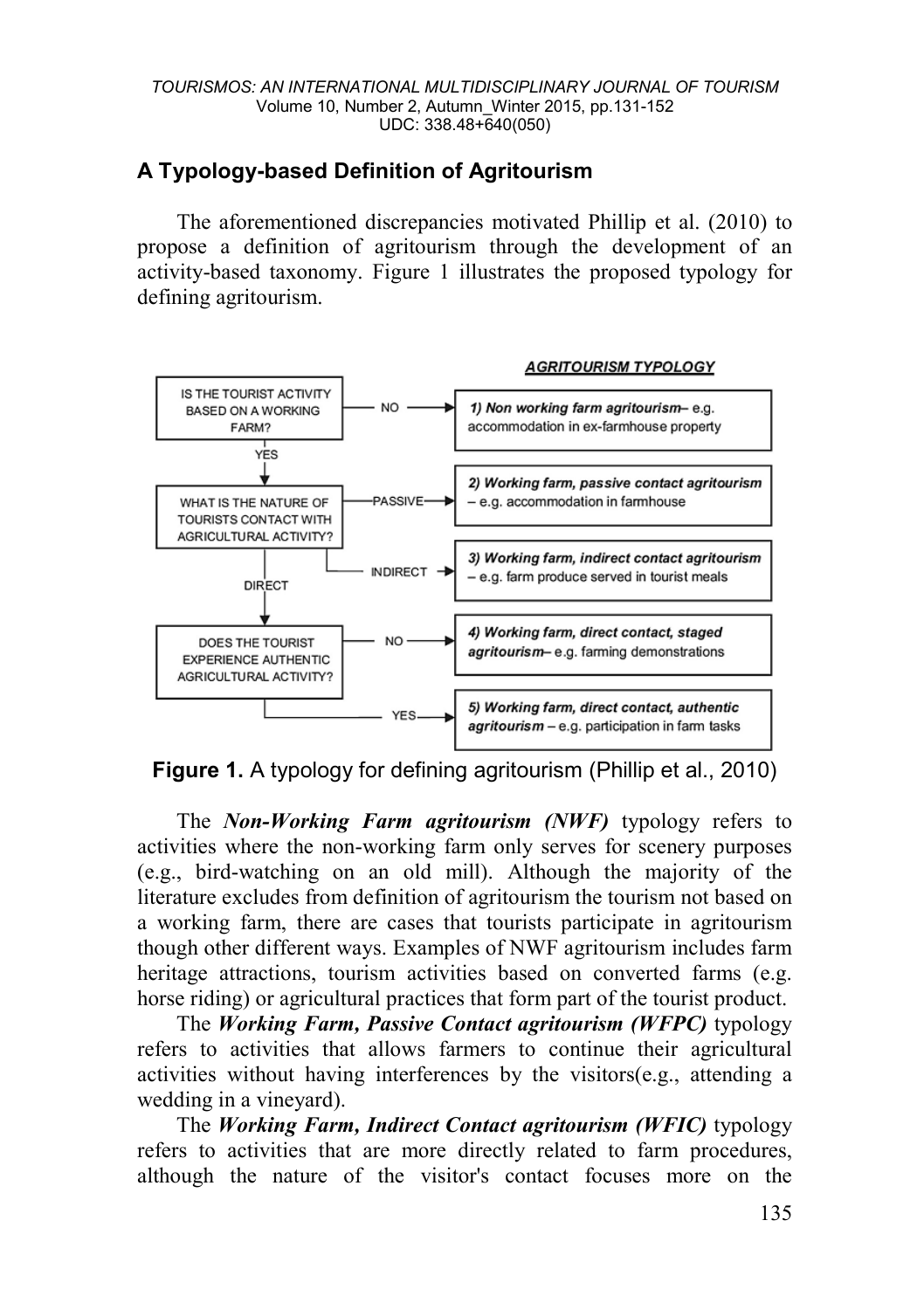agricultural products rather than the practice of farming itself (e.g., enjoying fresh produce or meals on site). A number of authors focus mostly on hospitality and accommodation components. Examples of WFIC agritourism is the consumption of agricultural products served in accommodation or café's or through sale to tourists at farm shops.

The *Working Farm, Direct Contact, Staged agritourism (WFDCS)* typology refers to activities through which visitors experience agricultural functions but through staged scenarios and predetermined tours (e.g. touring an operating cider mill). Other examples of WFDCS agritourism include farming demonstrations (e.g. milking cows) and direct physical contact with farm animals (e.g. feeding or petting animals).

Last but not least, the *Working Farm, Direct Contact, Authentic agritourism (WFDCA)* typology refers to activities where tourists fully participate in farm tasks. Visitors work and contribute to the farm economy in return for accommodation and food. There are limited opportunities one to experience WFDCA agritourism so there are not many examples discussed in the literature.

## **TOURISM DISTRIBUTION CHANNELS AND INFORMATION SEARCH BEHAVIOR**

Tourism distribution channels' purposes and functions (such as information, combination and travel arrangement services), have received unequal attention from researchers examining the visitors' perspective. This is especially the case with questions of information search, in which a large discrete body of work has developed as an interest in consumer behaviour. One distinction of tourism distribution channels is being either direct or indirect in character. Direct channels normally link suppliers and consumers without the aid of channel intermediaries. Such channels normally involve suppliers developing and maintaining direct information and sales contacts with consumers in specific target market areas. Indirect distribution channels (eg. travel agents, tour operators and wholesalers), involve a wide range of organizations communicating and selling products to consumer markets on behalf of tourism suppliers and destinations (Gee, Makens and Choy, 1989; Michie and Sullivan, 1990). All of these channel operators have the potential to significantly influence the travel patterns and behaviors of specific travel markets.

136 There is no clear answer to the question which type of channel is better to be used and it is important for tourism suppliers and destination marketing organizations to understand the product preferences, the prior experiences, perceived risks, travel package price thresholds, use of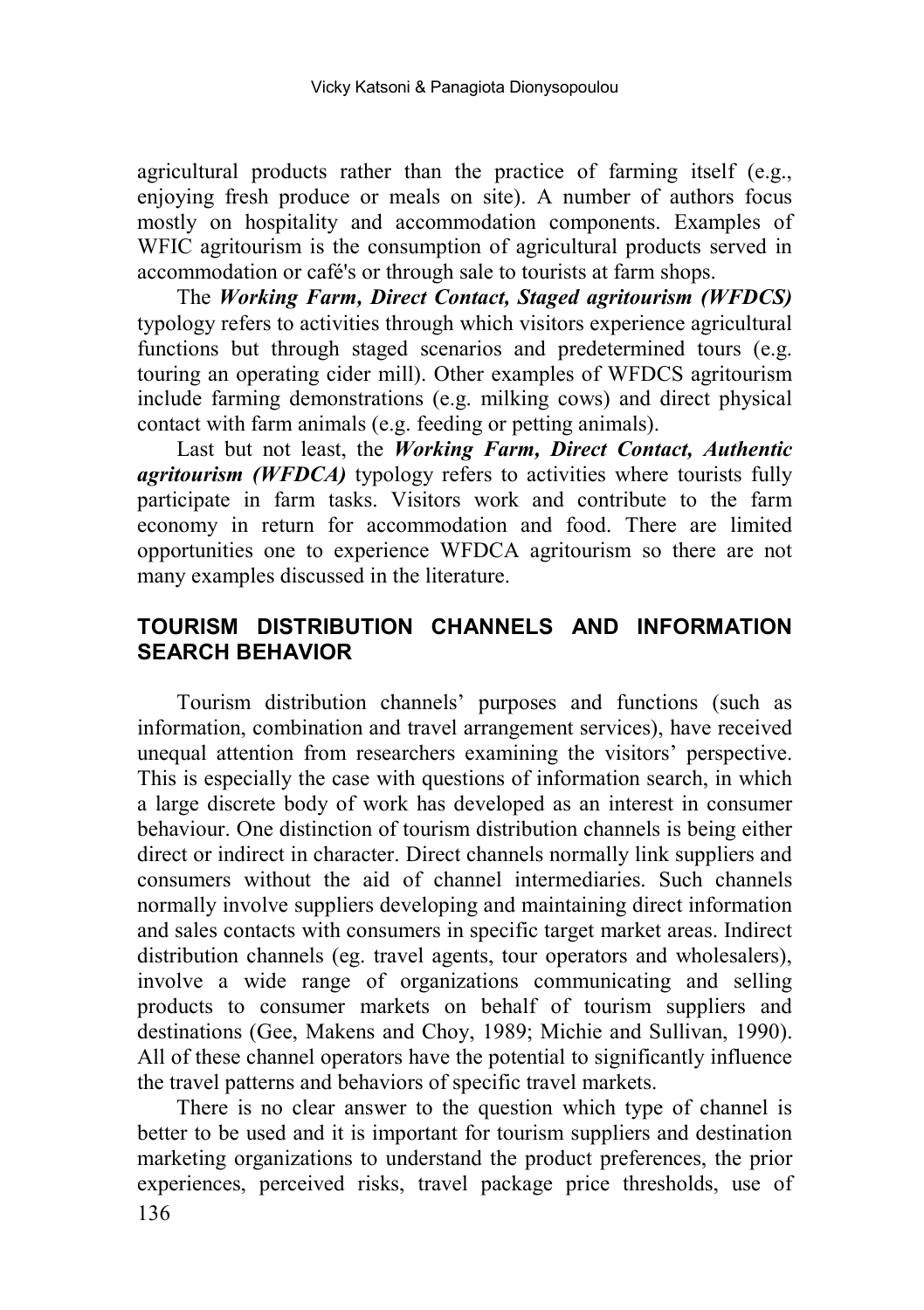unique or novel destinations, and market support needs of channel partners and their customers prior to forming their marketing strategy (Hsieh and O'Leary, 1993; Haukeland, 1995; Snepenger et al., 1990; Calantone and Mazanec, 1991). Generally, the closer the destination is to the consumer in physical, product awareness and experiential terms, the more direct the channel of distribution becomes. Frequently though, strategic information concerning the product preferences of potential channel partners and their customers is not available (Murray, 1991).

Understanding how customers acquire information is important for marketing management decisions, because a travel planning process includes multiple decisions and interactions among decisions (Fesenmaier and Jeng, 2000; Pan and Fesenmaier, 2003). A plan is a traveller's reasoned attempt to recognize and define goals, consider alternative actions that might achieve the goals, judge which actions are most likely to succeed, and act on the basis of those decisions (Hoc, 1988). This definition of planning includes all information search behaviours, information uses or applications, purchase behaviours, actual trip behaviours, and the learning from all these experiences.

The Internet has intensified the complexity of the travel decisionmaking process, as it has become an important channel for travellers' information search (Gretzel, Fesenmaier, and O'Leary, 2006; Gursoy and McLeary 2003; Pan and Fesenmaier 2006; Xiang, Weber, and Fesenmaier 2008 Jun H.S., Vogt A.C., Mackay J. K. ,2007), creating an environment whereby online information providers such as tourist boards, hotel and resort websites, travel agents, bloggers and magazines actively compete for attention to attract searchers and ultimately, bookers.

### **RESEARCH OBJECTIVES AND HYPOTHESES**

All the previously mentioned approaches demonstrate the complexity of the agritourism phenomenon, illustrate a range of approaches in its typology, and emphasize a concern with determinants, information sources, decision making, and segmentation. The overall goal of the present research was to combine research about information both at the tourism destination and before the trip, question whether segmentation based on the information search behavior is an appropriate way to develop marketing strategies and target marketing communications for agritourism and analyze the importance of information at destination from the tourists' perspective. The specific objectives of the study were firstly, an analysis of the sociodemographic characteristics. Secondly, an analysis of their trip characteristics: trip organization (package holiday/self guided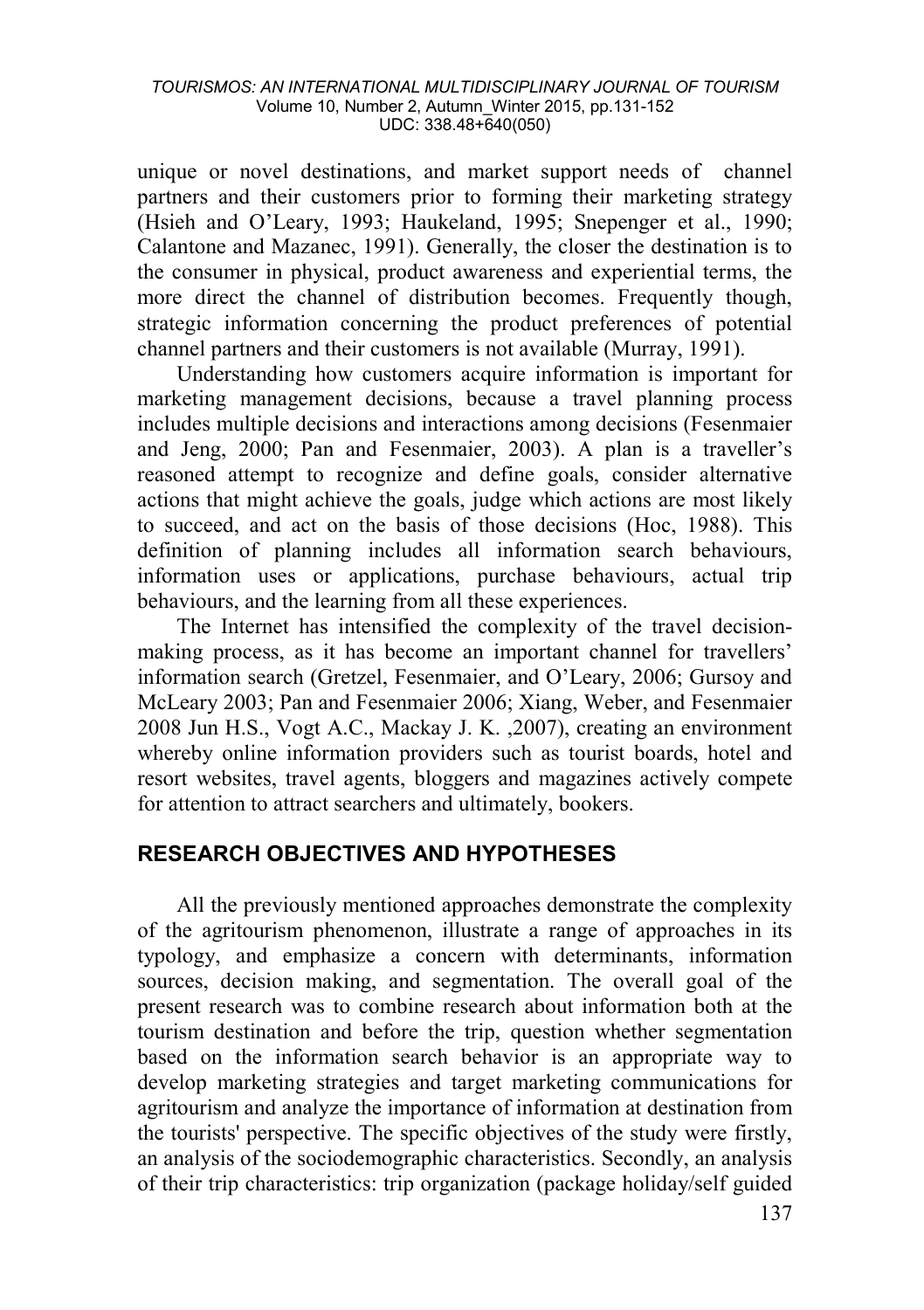holiday), time used to make the trip decision, type of accommodation, travel companion and booking. Thirdly, an analysis of their information sourcing behaviour, based on internal and external information sources, and ICT use in particular: the Internet, the use of Global Positioning System (GPS) and the Personal Digital assistant (PDA).

Bearing in mind the objectives of this study the hypotheses formulated state the following:

(H1) The socio-demographic characteristics of the agritourist (gender, age, education level, occupation, nationality), differ from the characteristics of the other tourists in the area

(H2) Agritourists' trip characteristics differ from the characteristics of other tourists in the area

(H3) The purpose of the trip (agritourism) has an effect on the way tourists seek information.

### **METHODOLOGY**

#### **Data Collection**

This investigation was designed to further understand the tourism market in the province of Arcadia, Greece, over a period of 12 months, between July 20130 and July 20141 to eliminate seasonality. The survey, included Greek and foreign tourists in the region. In cases where the hotel owner or manager agreed to collect the data for the study, the survey questionnaires were distributed to the survey sites, and respondents freely participated in answering the survey questionnaire after they had stayed in the hotel for at least one night. Then, researchers visited and collected the survey questionnaires from each hotel accommodation.

Data were collected by using a four-page self-administered questionnaire primarily designed to gather information on the subjects' general motivations for travel. A total of 3500 questionnaires were given to tourists and consequently, 768 usable questionnaires were collected, which leads to the response rate of 21.94%.

## **Analysis**

In order to identify special characteristics of the sub-population of tourists that have replied positively to the question on how likely they are to be interested in visiting agricultural sites in their vacation, we have separated this group from the rest of respondents and have constructed the following sub-groups for subsequent analysis: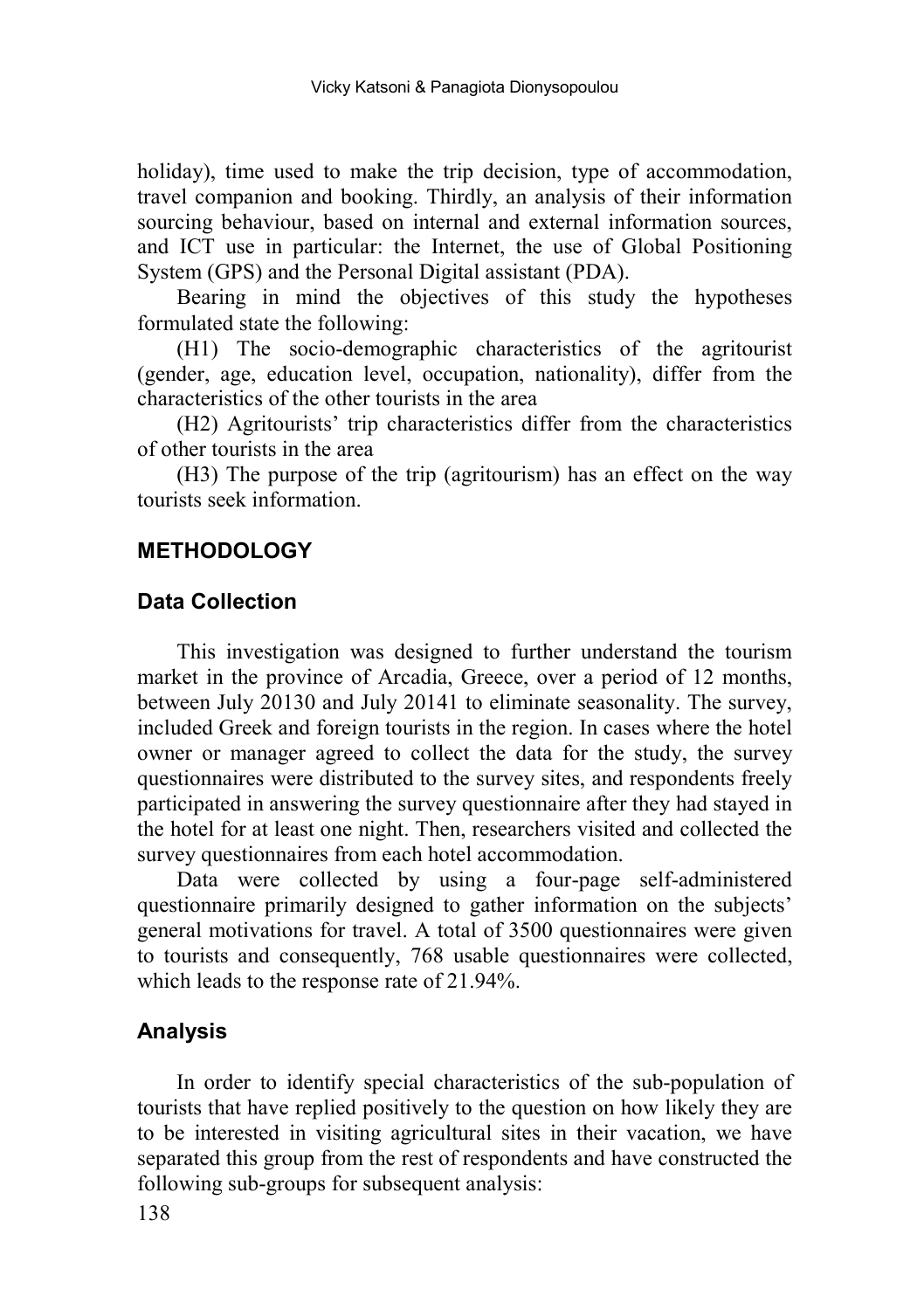- Group A  $(N = 286)$ : 'Very likely' or 'Likely' to be interested in visiting agricultural sites
- Group B ( $N = 482$ ): 'Very unlikely' or 'Unlikely' or 'Neither likely nor unlikely' to be interested in visiting agricultural sites

The survey data were coded and analyzed using R, an open-source statistical package. Descriptive-statistics analysis was applied to the collected data to explore the overall sample profile. Chi-square tests have been conducted to verify whether differences between the two subgroups, as regards particular characteristics of the population of tourists, are due to chance variation or reveal some statistically significant trend. Chi-squared tests were chosen for use in this exploratory investigation to aid in making inference about the uniform distribution (or not) of the two sub-groups in relation to demographic, trip characteristics, selection of information sources for their journey and degree of satisfaction from the use of these information sources.

In the following paragraphs we analyse the special characteristics of the two sub-groups.

## **RESULTS**

### **Demographic Characteristics**

The initial chi-square analyses were conducted to determine differences among the Group A and Group B tourists' gender, age, education, occupation and nationality. Results in Table 1 reveal a significant chi-square only for the variable Nationality/Origin ( ), suggesting that nationality is not independent of the tourists' reported preference/interest in visiting agricultural places in their vacation.

As a result, figures on Table 1 reveal that it is more likely for Greek than foreign tourists to show preference in visiting agricultural places in their vacation.

**Table 1.** Chi-Square analysis of demographic characteristics of tourists who find interest in visiting agricultural places in their vacation

| Very likely to be<br>Very unlikely to<br>be interested<br><i>interested (Group</i><br><i>opinion (Group B)</i> |  |
|----------------------------------------------------------------------------------------------------------------|--|
| $\frac{0}{0}$<br>$\frac{0}{0}$<br>n                                                                            |  |
| 286                                                                                                            |  |

139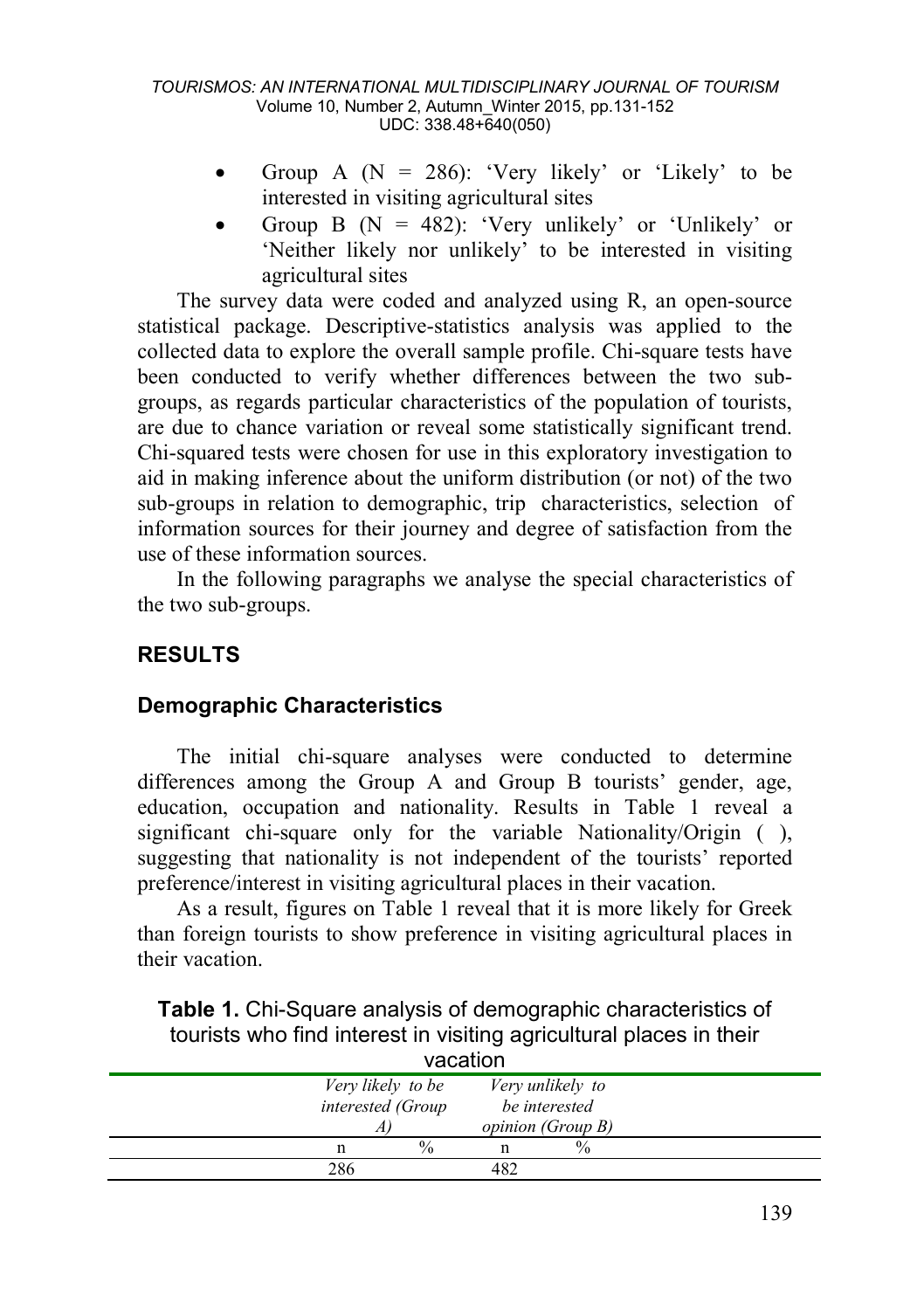| Gender                  |     |      |     |      | $X$ -squared = 0.1279, df           |
|-------------------------|-----|------|-----|------|-------------------------------------|
| Male                    | 123 | 43   | 200 | 41.5 | $= 1$ , <i>p</i> -value $= 0.7206$  |
| Female                  | 156 | 54.5 | 271 | 56.2 |                                     |
| Age                     |     |      |     |      |                                     |
| $15 - 25$               | 37  | 12.9 | 75  | 15.6 |                                     |
| $25 - 35$               | 84  | 29.4 | 152 | 31.5 | $X$ -squared = 1.9726, df           |
| 35-45                   | 68  | 23.8 | 109 | 22.6 | $= 5$ , <i>p</i> -value $= 0.853$   |
| $45 - 55$               | 52  | 18.2 | 83  | 17.2 |                                     |
| 55-65                   | 27  | 9.4  | 38  | 7.9  |                                     |
| over 65                 | 11  | 3.8  | 16  | 3.3  |                                     |
| Higher level of         |     |      |     |      |                                     |
| education               |     |      |     |      |                                     |
| Primary                 | 12  | 4.2  | 15  | 3.1  |                                     |
| Secondary/high school   | 55  | 19.2 | 132 | 27.4 | $X$ -squared = 9.1713, df           |
| Tertiary                | 116 | 40.6 | 195 | 40.5 | $= 4$ , <i>p</i> -value $= 0.05696$ |
| Postgraduate Studies    | 62  | 21.7 | 104 | 21.6 |                                     |
| Other                   | 27  | 9.4  | 27  | 5.6  |                                     |
| Occupation              |     |      |     |      |                                     |
| Scientific, free        |     |      |     |      |                                     |
| professional, technical | 90  | 31.5 | 126 | 26.1 |                                     |
| and related worker      |     |      |     |      |                                     |
| Administrative and      | 41  | 14.3 | 71  | 14.7 |                                     |
| managerial worker       |     |      |     |      |                                     |
| Clerical worker         | 56  | 19.6 | 87  | 18   |                                     |
| Trade and sales worker  | 15  | 5.2  | 37  | 7.7  | $X$ -squared = 9.7576, df           |
| Farmer, fisherman and   | 5   | 1.7  | 9   | 1.9  | $= 9$ , <i>p</i> -value $= 0.3705$  |
| related worker          |     |      |     |      |                                     |
| Craftsman, worker,      | 18  | 6.3  | 21  | 4.4  |                                     |
| operator                |     |      |     |      |                                     |
| Pensioner               | 15  | 5.2  | 23  | 4.8  |                                     |
| Housework               | 10  | 3.5  | 27  | 5.6  |                                     |
| Unemployed, looking     | 12  | 4.2  | 22  | 4.6  |                                     |
| for job                 |     |      |     |      |                                     |
| Student                 | 21  | 7.3  | 55  | 11.4 |                                     |
| Nationality/origin      |     |      |     |      |                                     |
| Foreign tourists        | 26  | 9.1  | 89  | 18.5 | $X$ -squared = 11.6626,             |
|                         |     |      |     |      | $df = 1$ , <i>p</i> -value =        |
| Native (Greek) tourists | 260 | 90.9 | 393 | 81.5 | 0.0006377                           |

### **Trip Characteristics**

The tests on the trip characteristics of tourists in Group A and Group B, as displayed in Table 2, reveal that it is more likely for tourists of Group A compared to tourists of Group B to consult a travel agent to book accommodation but less common to book it by themselves directly from the producer via the Internet.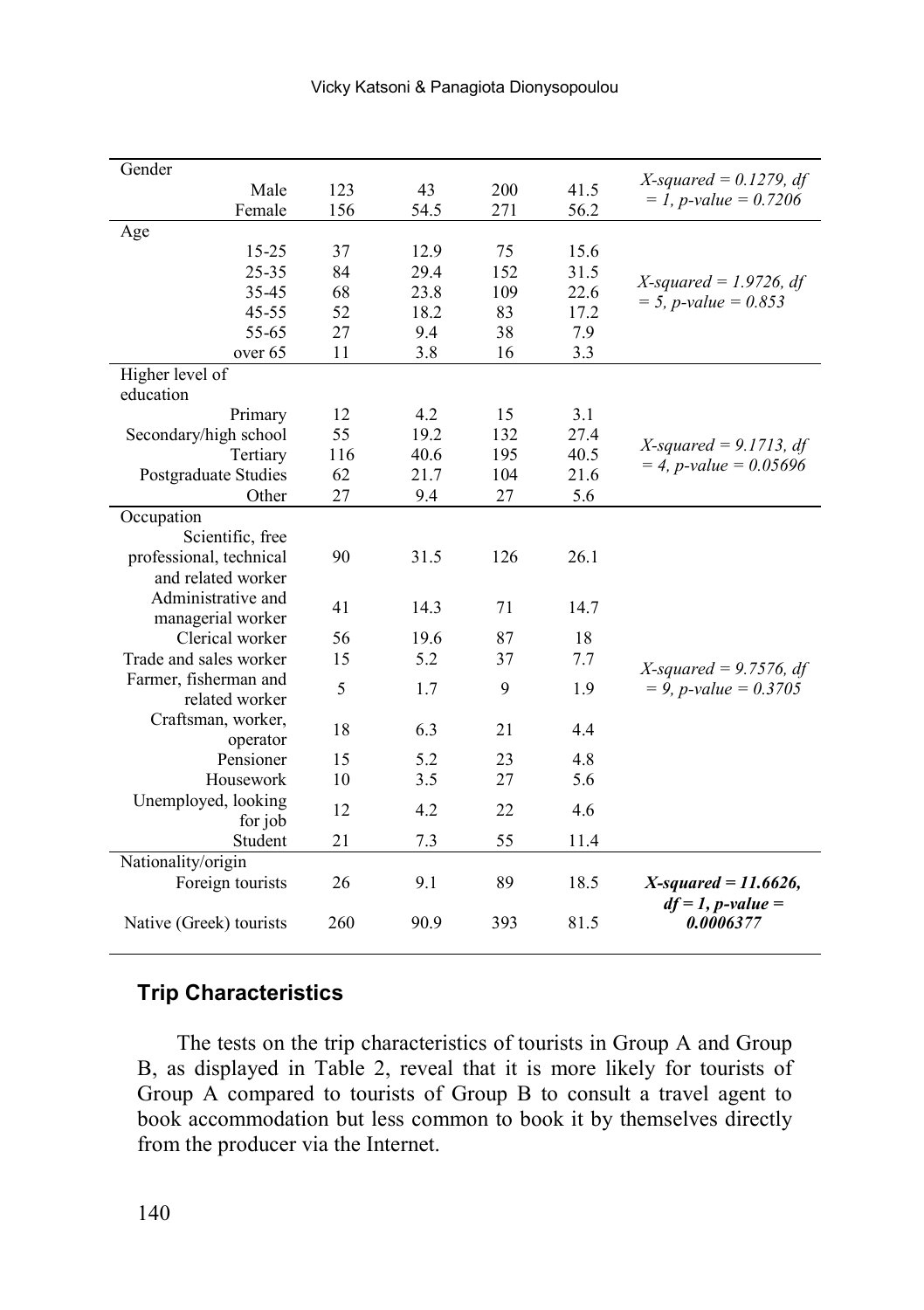|                             | Very likely to be |                   | Very unlikely to be |               |                                     |
|-----------------------------|-------------------|-------------------|---------------------|---------------|-------------------------------------|
|                             |                   | interested (Group | interested opinion  |               |                                     |
|                             |                   | A)                | (Group B)           |               |                                     |
|                             | n                 | $\sqrt{0}$        | $\mathbf n$         | $\frac{0}{0}$ |                                     |
|                             | 286               |                   | 482                 |               |                                     |
| Trip organization           |                   |                   |                     |               |                                     |
| Package tour/holiday        | 19                | 6.6               | 22                  | 4.6           |                                     |
| Partial package             | 33                | 11.5              | 55                  | 11.4          | X-squared = 1.888, $df =$           |
| tour/holiday<br>Self-guided |                   |                   |                     |               | 2, <i>p</i> -value = $0.3891$       |
| tour/holiday                | 224               | 78.3              | 402                 | 83.4          |                                     |
| Final decision for the      |                   |                   |                     |               |                                     |
| trip was taken              |                   |                   |                     |               |                                     |
| Less than 1 month           |                   |                   |                     |               |                                     |
| before departure            | 196               | 68.5              | 299                 | 62            |                                     |
| 1 to 6 months before        |                   |                   |                     |               | X-squared = $3.467$ , df =          |
| the departure               | 66                | 23.1              | 138                 | 28.6          | 2, <i>p</i> -value = $0.1767$       |
| More than 6 months          |                   |                   |                     |               |                                     |
| before the departure        | 21                | 7.3               | 40                  | 8.3           |                                     |
| Type of                     |                   |                   |                     |               |                                     |
| accommodation               |                   |                   |                     |               |                                     |
| Hotel/club $(4*/5*)$        | 71                | 24.8              | 140                 | 29            |                                     |
| Agritourist                 | 51                | 17.8              | 87                  | 18            |                                     |
| accommodation B&B           |                   |                   |                     |               |                                     |
| Friends & Relatives         | 25                | 8.7               | 24                  | 5             |                                     |
| Hotel/club $(2*/3*)$        | 63                | 22                | 120                 | 24.9          | $X$ -squared = 10.9752, df          |
| Holiday Home                | 27                | 9.4               | 37                  | 7.7           | $= 6$ , <i>p</i> -value $= 0.08915$ |
| Camping (including          |                   |                   |                     |               |                                     |
| tent, trainer, mobile       | 7                 | 2.4               | 29                  | 6             |                                     |
| home)                       |                   |                   |                     |               |                                     |
| Combination of the          | 20                | 7                 | 33                  | 6.8           |                                     |
| above<br><b>Travel</b> with |                   |                   |                     |               |                                     |
| On your own                 | 24                | 8.4               | 22                  | 4.6           |                                     |
| With one or more            |                   |                   |                     |               | $X$ -squared = 5.094, df =          |
| friends                     | 140               | 49                | 243                 | 50.4          | 2, <i>p</i> -value = $0.07831$      |
| With your family            | 114               | 39.9              | 211                 | 43.8          |                                     |
| Book accommodation          |                   |                   |                     |               |                                     |
| through                     |                   |                   |                     |               |                                     |
| Travel agent                | 38                | 13.3              | 37                  | 7.7           |                                     |
| By yourself directly        |                   |                   |                     |               |                                     |
| from the producer via       | 171               | 59.8              | 295                 | 61.2          |                                     |
| the telephone               |                   |                   |                     |               | $X$ -squared = 10.1973, df          |
| By yourself directly        |                   |                   |                     |               | $=$ 3, p-value $=$ 0.01696          |
| from the producer via       | 23                | 8                 | 64                  | 13.3          |                                     |
| the Internet                |                   |                   |                     |               |                                     |
| By other person             | 47                | 16.4              | 79                  | 16.4          |                                     |

### **Table 2.** Chi-Square analysis of trip characteristics of tourists who find interest in visiting agricultural places in their vacation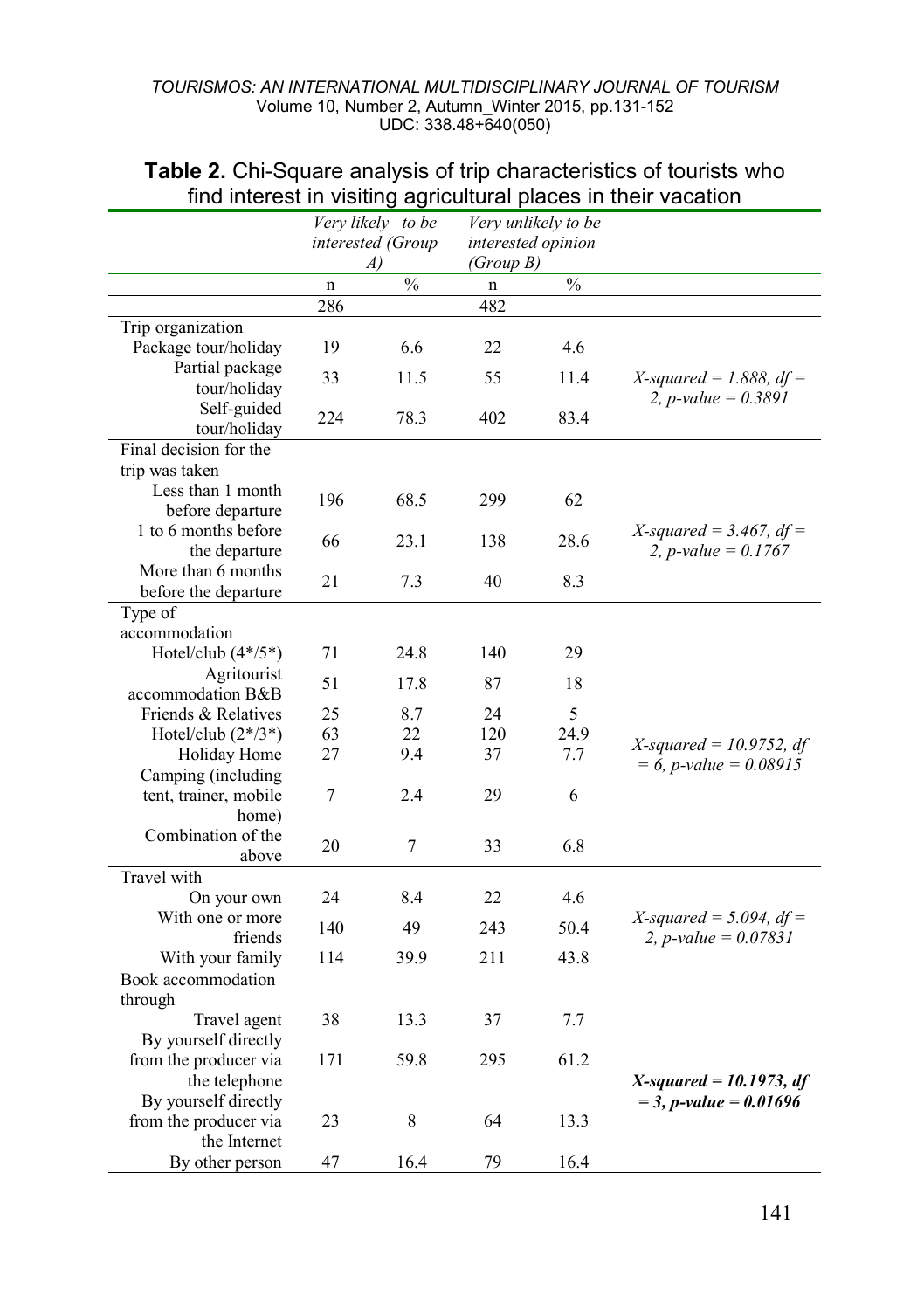### **Information Search Behaviour of Agritourists and Degree of Satisfaction**

The aim of this part of the analysis is to explore the tourists' habits in what regards the preference they show in the selection of information sources for their journey. Comparisons between the two sub-groups (Group A and Group B) have been conducted using the chi-squared test (Table 3) and a significant chi-square has been derived for the source only: Radio and TV broadcasts ( ). Figures in Table 3 reveal that it is more likely for tourists in Group A to use the Radio and TV broadcasts than tourist in Group B.

Information sources are displayed in Table 3 in descending order of preference for tourists in Group A.

|                                                                | Very likely to be<br>Very unlikely to be<br>interested<br>interested opinion<br>(Group A)<br>(Group B) |               |             |               |                                                                 |
|----------------------------------------------------------------|--------------------------------------------------------------------------------------------------------|---------------|-------------|---------------|-----------------------------------------------------------------|
|                                                                | $\mathbf{n}$                                                                                           | $\frac{0}{0}$ | $\mathbf n$ | $\frac{0}{0}$ |                                                                 |
| Total<br>Recommendations from                                  | 286                                                                                                    |               | 482         |               | X-squared = $0.5707$ , df                                       |
| friends and relatives                                          | 149                                                                                                    | 52.1          | 266         | 55.2          | $= 1, p-value = 0.45$                                           |
| <b>INTERNET</b>                                                | 141                                                                                                    | 49.3          | 265         | 55            | $X$ -squared = 2.1005, df<br>$= 1$ , <i>p</i> -value $= 0.1472$ |
| Travel guidebooks and<br>travel magazines                      | 95                                                                                                     | 33.2          | 174         | 36.1          | $X$ -squared = 0.5349, df<br>$= 1$ , p-value $= 0.4645$         |
| Personal experience /<br>knowledge                             | 76                                                                                                     | 26.6          | 100         | 20.7          | $X$ -squared = 3.1276, df<br>$= 1$ , p-value $= 0.07698$        |
| Radio and TV<br>broadcasts<br>(documentary and news)           | 73                                                                                                     | 25.5          | 91          | 18.9          | $X$ -squared = 4.3317, df<br>$= 1, p-value = 0.03741$           |
| Information brochures                                          | 50                                                                                                     | 17.5          | 74          | 15.4          | $X$ -squared = 0.4544, df<br>$= 1$ , p-value $= 0.5003$         |
| Advertisments and<br>articles in<br>newspapers/magazines       | 39                                                                                                     | 13.6          | 80          | 16.6          | X-squared = $0.9865$ , df<br>$= 1$ , p-value $= 0.3206$         |
| Oral information<br>provided by<br>retailer/agency             | 19                                                                                                     | 6.6           | 20          | 4.1           | X-squared = 1.8277, df<br>$= 1$ , p-value $= 0.1764$            |
| Information from using<br>a Global Positioning<br>System (GPS) | 17                                                                                                     | 5.9           | 21          | 4.4           | X-squared = $0.6536$ , df<br>$= 1$ , p-value $= 0.4188$         |
| VIDEO/CD-<br>ROM/DVD/VIDEOTE<br>XT                             | 14                                                                                                     | 4.9           | 27          | 5.6           | X-squared = $0.0651$ , df<br>$= 1$ , p-value $= 0.7987$         |
| Hotel listings                                                 | 13                                                                                                     | 4.5           | 35          | 7.3           | $X$ -squared = 1.8199, df                                       |
| 142                                                            |                                                                                                        |               |             |               |                                                                 |

**Table 3.** Chi-Square analysis of booking characteristics of tourists who find interest in visiting agricultural places in their vacation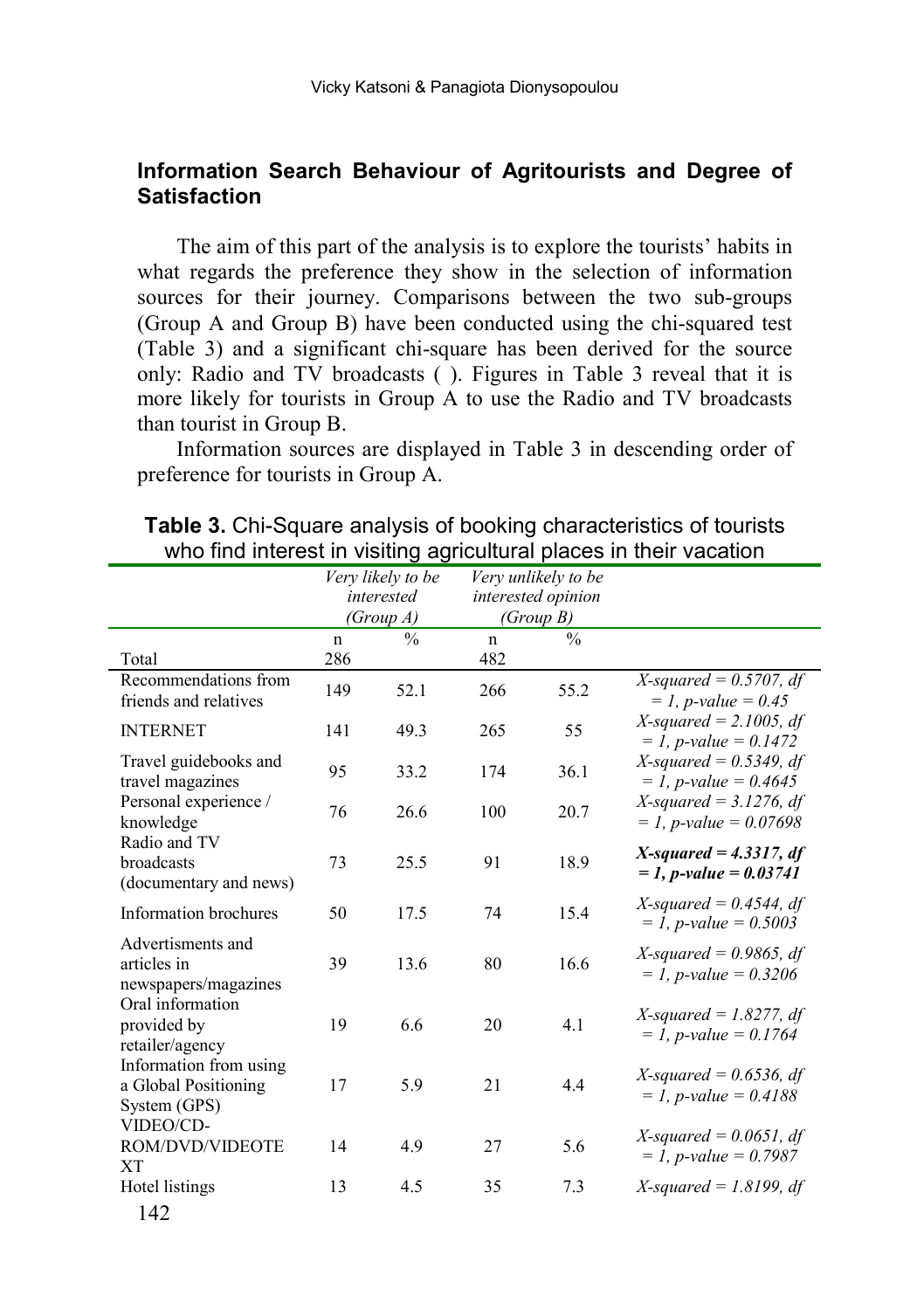|                                                                                       | Very likely to be<br>interested<br><i>(Group A)</i> |     | Very unlikely to be<br>interested opinion<br>(Group B) |     |                                                                 |
|---------------------------------------------------------------------------------------|-----------------------------------------------------|-----|--------------------------------------------------------|-----|-----------------------------------------------------------------|
|                                                                                       |                                                     |     |                                                        |     | $= 1, p-value = 0.1773$                                         |
| Information from using<br>a P.D.A (Personal<br>Digital assistant)<br>Oral information | 11                                                  | 3.8 | 23                                                     | 4.8 | $X$ -squared = 0.1776, df<br>$= 1$ , <i>p</i> -value $= 0.6734$ |
| provided by tourist<br>information at<br>destination or from local<br>tourist offices | 4                                                   | 1.4 | 9                                                      | 1.9 | X-squared = 0.039, df =<br>1, <i>p</i> -value = $0.8435$        |

Overall tourists interested in visiting agricultural places in their vacation (Group A) are both satisfied and not satisfied with the information sources, to a significantly larger extent ( ) than other tourists (Group B) (Table 4). Neutral opinion is less common in Group A compared to Group B.

**Table 4.** Chi-Square Analysis of the Degree of satisfaction with information sources for Tourists who find interest in visiting agricultural places in their vacation

|                    | Very likely/likely to |      | Unlikely/very            |                  |                                     |
|--------------------|-----------------------|------|--------------------------|------------------|-------------------------------------|
|                    | be interested (Group  |      | unlikely or neither      |                  |                                     |
|                    |                       |      | likely nor unlikely      |                  |                                     |
|                    |                       |      |                          | to be interested |                                     |
|                    |                       |      | <i>opinion (Group B)</i> |                  |                                     |
|                    | n                     | $\%$ | n                        | $\frac{0}{0}$    |                                     |
|                    | 286                   |      | 482                      |                  |                                     |
| Satisfied          | 210                   | 73.4 | 327                      | 67.8             |                                     |
| Somewhat satisfied | 58                    | 20.3 | 144                      | 29.9             | $X$ -squared = 12.5939, df          |
| Not satisfied      | 14                    | 4.9  | 9                        | 1.9              | $= 2$ , <i>p-value</i> $= 0.001842$ |

## **CONCLUSIONS**

Hypothesis 1 was tested in figures on Table 1, which reveal that it is more likely for Greek than foreign tourists to show preference in visiting agricultural places in their vacation. Agritourists in Arcadia are mainly between the age of 25-45 (53.2%), scientific and free professionals (31.5%), Clerical workers (19.6%), Administrative and Managerial workers (14.3%) and 40.6% have finished tertiary education.

The tests for hypothesis 2 reveal that agritourist prefer a self-guided tour/holiday (78.3%) , their final decision for the trip was taken less than 1 month before their departure (68.5%), they travel with their families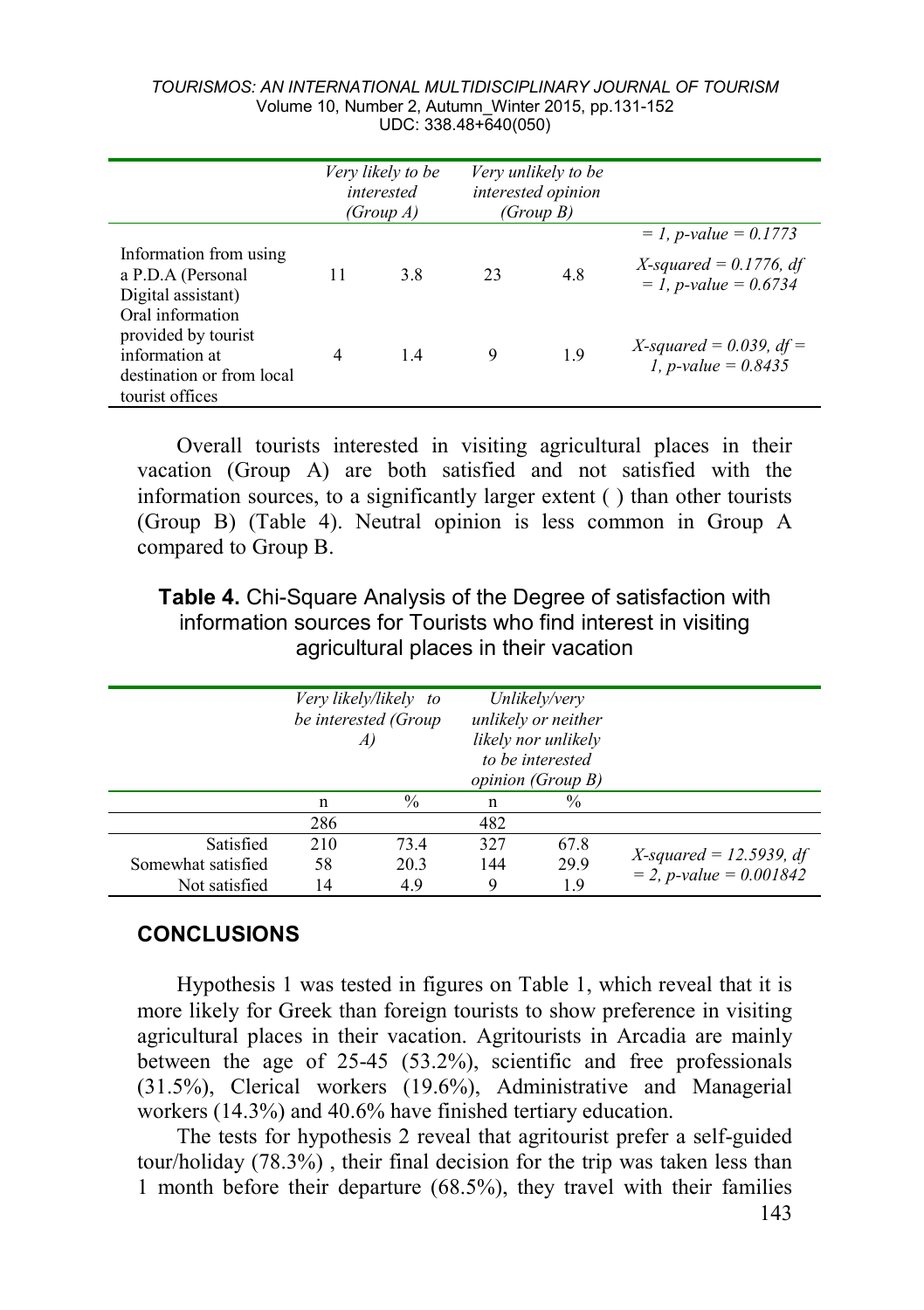(39.9%) and they book accommodation by themselves directly from the producer via the telephone (59.8%). The surprising result was that the majority of agriotourists (24.8%) actually stay in first class Hotels/clubs  $(4*/5*)$ , where only 17.8% prefer to stay in an agriotourist accommodation. This implies that either agritourists show a passive appreciation of agriculturally-produced landscapes as a backcloth for tourism, or that there is no need to be an interwined direct connection between tourism and the agrarian environment in order to define agritourism as such, contrary to Sharpley & Sharpley, 1997 and Gladstone & Morris, 2000 arguments against. Agritourism could be involving active participation in farming life and production activities as suggested by Iakovidou, 1997, but it could not necessarily imply staying in a farm overnight; agritourists can experience varying ways of authenticity, as it has already been mentioned by MacCannell's continuum, where tauthenticity can be staged from reproduced settings that appear to be authentic (e.g. a model farm) to organised visits that allow tourists a glimpse backstage (e.g. farm tours). In our case, the results verify the fact that often the nature of contact between agriculture and tourism is not defined (Sharpley & Sharpley, 1997; Sonnino, 2004).

Hypothesis 3 is only partially verified by the results of this analysis. The present study agrees with other researchers that travellers usually rely on multiple information channels (Bieger and Laesser, 2004; Zins, 2007). Thus, tourists interested in visiting agricultural places in their vacation seek information on the place that they visit from recommendations from friends and family and secondly from the Internet. This increased use of the internet shows its enormous importance, as a single interaction on the Internet can provide product information, a means for payment and product exchange, and distribution, whereas a more traditional interaction frequently separates these functions (Jun , Vogt and Mackay, 2007). It is noteworthy though, that the use of the internet was quite limited for booking purposes for agritourism in Arcadia (8%), a fact than needs to be investigated in future studies.

144 Third in their preference come Travel guidebooks and travel magazines, while personal experience/knowledge, radio & TV broadcasts, and Information brochures are also high in their choices. The two last in their choice are the P.D.A and Oral information provided by tourist information at destination or from local tourist offices. There is no doubt that in the future, mobile technology will increasingly provide opportunities for real-time travel information. Even today mobile technology can bring the latest up-to-date information anytime and anywhere to customers. Tomorrow developments such as select cell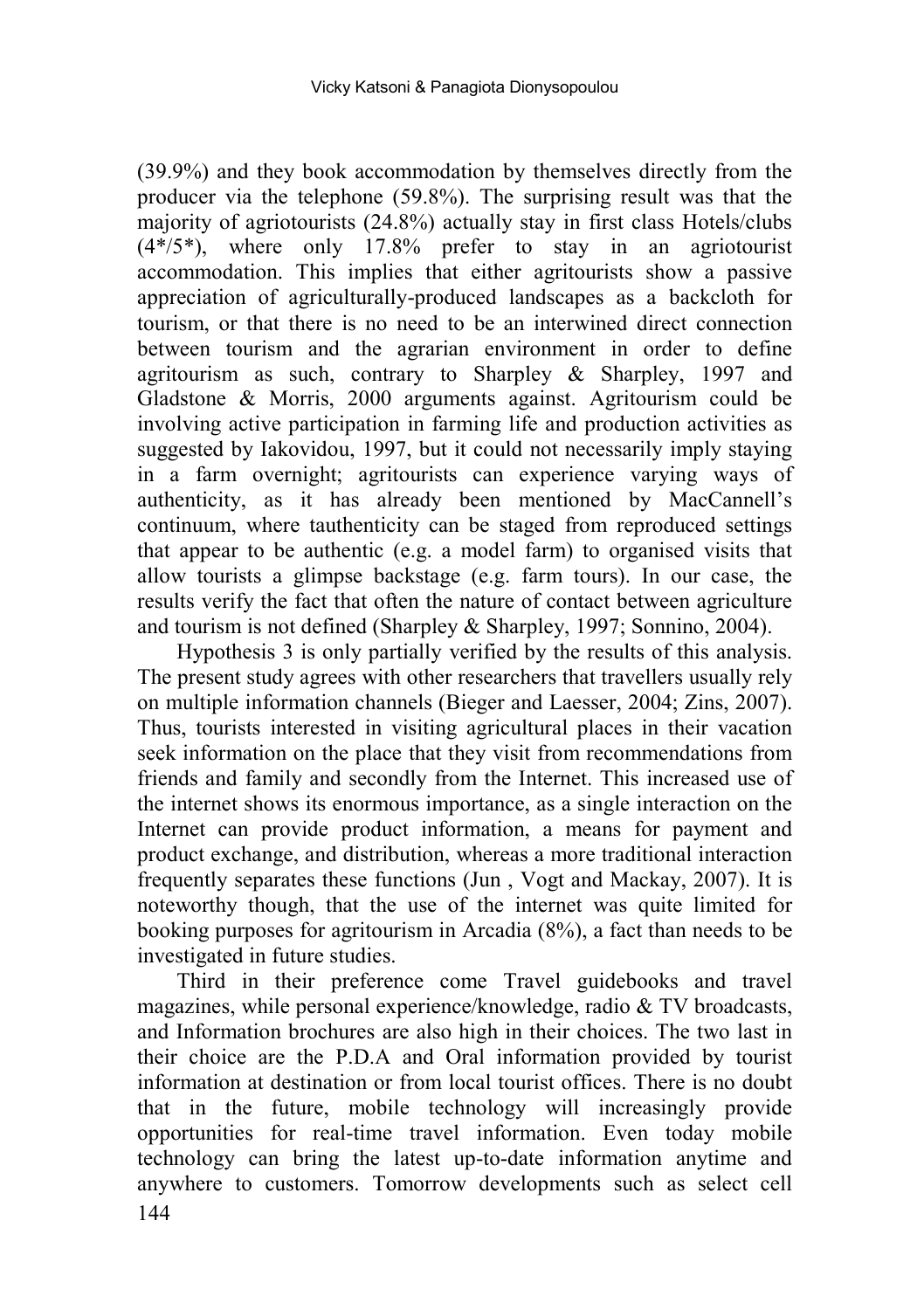phones and personal digital assistants (PDAs) provide real-time Web links (Jun,Vogt & Mackay, 2007). Select automobiles offer telematics (Web access in a vehicle). A new generation of mobile broadband networks provides wireless communication spurring development of location based services using global positioning systems (GPS) (Jun,Vogt & Mackay, 2007). In addition, travellers have begun to use other so called Web 2.0 websites which enable them to share their views and opinions about products and services (Pan, MacLaurin & Crotts, 2007; Xiang & Gretzel, 2009) All these developments will influence both information search and provision (Berger, Lehmann & Lehner, 2003; O'Brien & Burmeister, 2003). Future studies should be conducted to understand how to connect customers' Internet use to mobile use for agricultural products.

The results of this study have important implications from managerial perspectives at the tourism destinations. The present study can help managers carry out this task in a more informed and strategic manner by examining the effects of demographic traits on the agritourist consumption and consider the effects that information has for the agritourists at destinations. This information increases the economic impacts from travel and tourism in the destinations, adopting the necessary measures to reinforce the forms of information analyzed in this study in order to attract the suitable target market. The implantation of the forms of communication analyzed requires the collaboration of diverse tourist agencies and the creation of the Destination Management Systems (DMSs) or the Destination Management Organizations (DMO) that should integrate all these information in a manner that attends to the needs of the tourists. This article supports the view that developing alliances with well-positioned, knowledgeable distribution channels is especially important for the assessment of tourism policies and coordination in the communication process with more traditional media in order to have a unified message from all media that reaches the public should also be part of the marketing strategy, be part of the advertising campaign or the promotion of the destination (Kavoura & Katsoni, 2013). The research implies that a segmentation based on the information search behavior is an appropriate way to develop marketing strategies and target marketing communications.

As Arcadia's tourism industry grows in both capacity and services, so will its need for a wide variety of distribution channels. Fundamental technological shifts have a profound impact on the perception, consumption and construction of tourism spaces, and their local development outcomes, and 'traditional' regional communities have new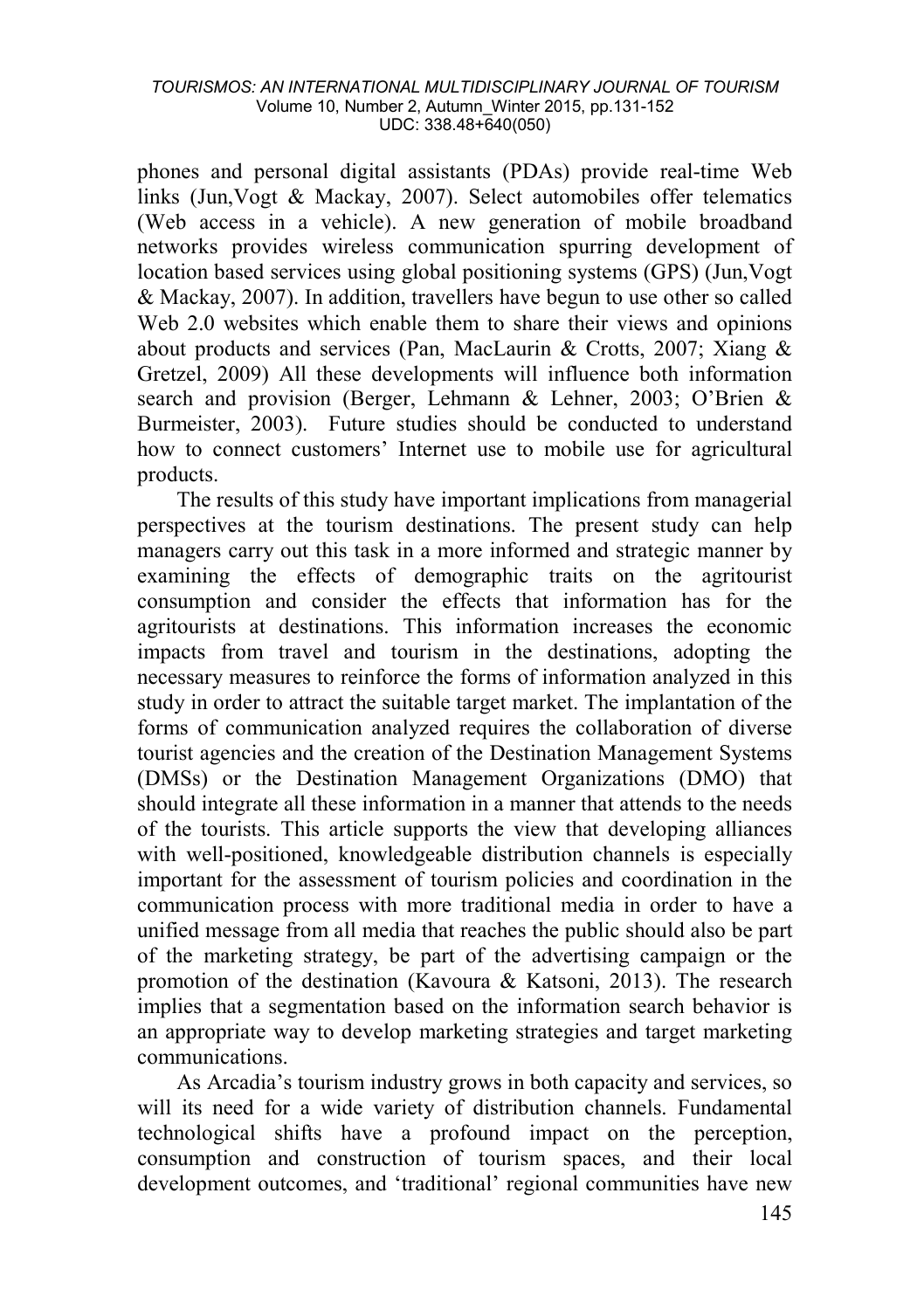tools through which to disseminate their concerns, and may, via global networks, gain new 'community members' that can represent their interests around the world (Katsoni & Venetsanopoulou, 2013). It seems evident that tourism boards can have a significant impact on these processes, and the present findings will possibly help in outlining a cursory examination of these issues.

#### **REFERENCES**

- Andereck, K.L. & Caldwell, L.L. (1994). Variable selection in tourism market segmentation models. *Journal of Travel Research*, Vol.33, No.2, pp. 40- 46.
- Arroyo, G.C., Barbieri, C. & Rich R.S. (2013). Defining agritourism: A comparative study of stakeholders' perceptions in Missouri and North Carolina. *Tourism Management*, Vol.37, pp. 39-47.
- Assael, H. (1984). *Consumer Behavior and Marketing Action*. Boston, Kent.
- Baloglu, S. (1999). A Path Analytic Model of Visitation Intention Involving Information Sources, Socio-Psychological Motivations, and Destination Image. *Journal of Travel & Tourism Marketing*, Vol.8, No.3, pp. 81-91.
- Barbieri, C. & Mshenga, P.M. (2008). The role of the firm and owner characteristics on the performance of agritourism farms. *Sociologia Ruralis*, Vol.48, No.2, pp. 166-183.
- Barbieri, C., Mahoney, E. & Butler, L. (2008). Understanding the nature and extent of farm and ranch diversification in North America. *Rural Sociology*, Vol.73, No.2, pp. 205-229.
- Barbieri, C. (2010). An importance-performance analysis of the motivations behind agritourism and other farm enterprise developments in Canada. *Journal of Rural and Community Development*, Vol.5, No.1,2, pp. 1-20.
- Bettman, J.R., & Sujan, M. (1987). Research in Consumer Information Processing. In M.J. Houston (Eds.), *Review of Marketing* (pp. 197-235). Chicago: American Marketing Association.
- Bettman, J.R. (1979). *An Information Processing Theory of Choice*. Addison-Wesley Publishing, Reading, MA.
- Bieger, T. & Laesser, C. (2002). Market Segmentation by Motivation. *Journal of Travel Research*, Vol.41, No.1, pp. 68-76.
- Bieger T. & Laesser, C. (2004). Information Sources for Travel Decisions: Toward a Source Process Model. *Journal of Travel Research*, Vol.42, No.2, pp. 357-371.
- Bowler, I., Clark, G., Crockett, A., Ilbery, B. & Shaw, A. (1996). The development of alternative farm enterprises: a study of family labour farms in the Northern Pennines of England. *Journal of Rural Studies*, Vol.12, pp. 285–295.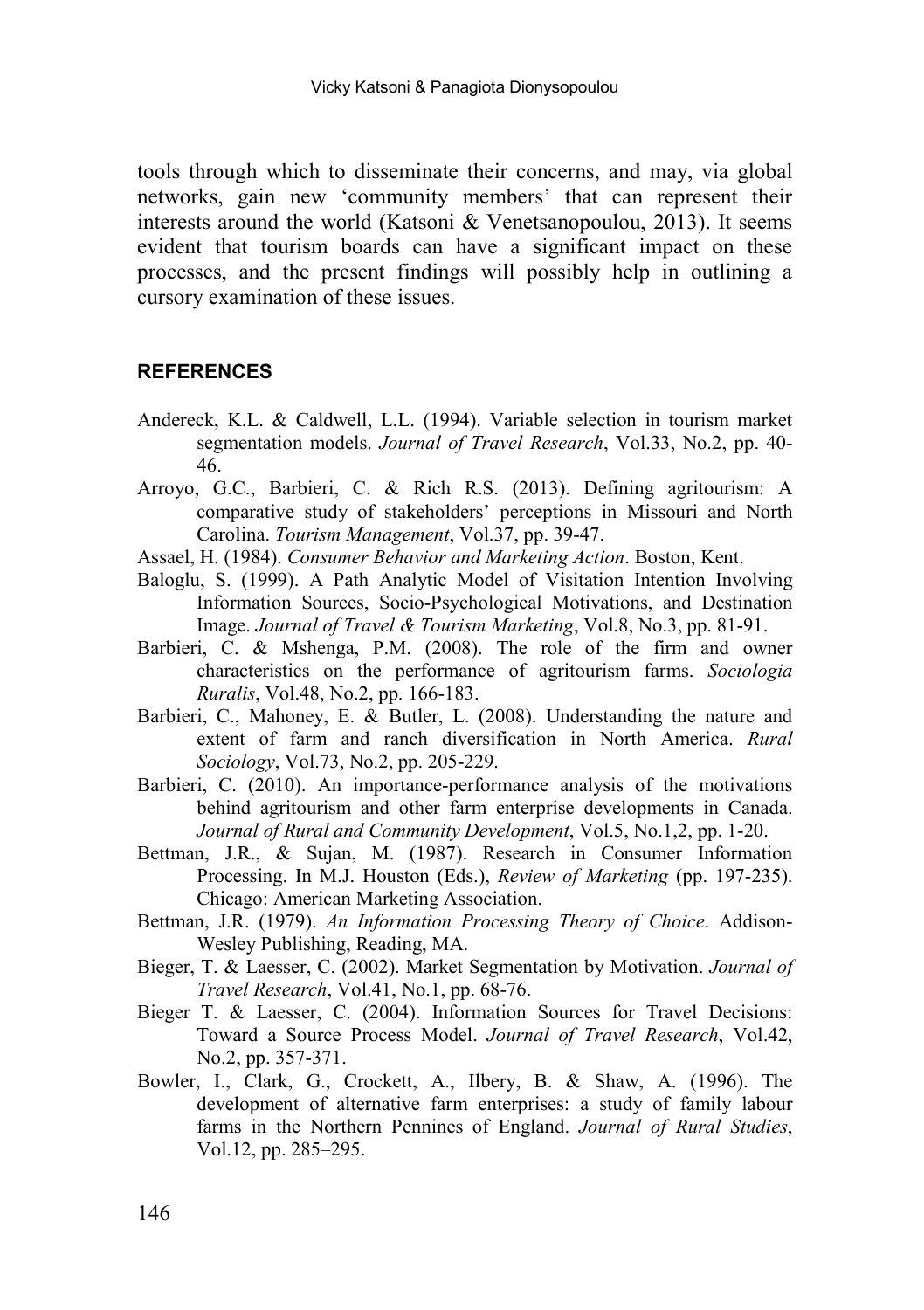- Burton, R.J.F. (2004). Seeing through the "good farmer's" eyes: towards developing an understanding of the social symbolic value of "productivist" behaviour. *Sociologia Ruralis*, Vol.14, pp. 195–216.
- Busby, G. & Rendle, S. (2000). The transition from tourism in farms to farm tourism. *Tourism Management*, Vol.21, pp. 635-642.
- Butts, S., McGeorge, A. & Briedenhann, J. (2005). The great Cornish maize maze: low risk, low cost, high yield. *Culture and Agriculture*, Vol.27, pp. 61–68.
- Caballe, A. (1999). Farm tourism in Spain: a gender perspective. *GeoJournal*, Vol.48, No.3, pp. 245-252.
- Carpio, C., Wohlgenant, M. & Boonsaeng, T. (2008). The demand for agritourism in the United States. *Journal of Agricultural and Resource Economics*, Vol.33, No.2, pp. 254-269.
- Cawley, M. & Gillmor, D.A. (2008). Integrated rural tourism: concepts and practice. *Annals of Tourism Research*, Vol.35, No.2, pp. 316-337.
- Cha, S., McCleary, K.W. & Uysal, M. (1995). Travel Motivations of Japanese Overseas Travellers: A Factor-Cluster Segmentation Approach. *Journal of Travel Research*, Vol.34, No.2), 33-39.
- Che, D., Veeck, A. & Veeck, G. (2005). Sustaining production and strengthening the agritourism product: linkages among Michigan agritourism destinations. *Agriculture and Human Values*, Vol.22, pp. 225-234.
- Clarke, J. (1996). Farm accommodation and the communication mix. *Tourism Management*, Vol.17, pp. 611-620.
- Clarke, J. (1999). Marketing structures for farm tourism: beyond the individual provider of rural tourism. Journal of Sustainable Tourism, Vol.7, pp. 26- 47.
- Colton, J.W. & Bissix, G. (2005). Developing agritourism in Nova Scotia: issues and challenges. *Journal of Sustainable Agriculture*, Vol.27, No.1, pp. 91- 112.
- Coulson, S. (2001). *Semantic leaps: Frame-shifting and conceptual blending in meaning construction*. UK, Cambridge University Press.
- Crotts, J.C. (1998). Consumer Decision-Making and Prepurchase Information Search. In A. Pizam, & Y. Mansfeld (Eds.), *Consumer Behavior in Travel and Tourism*, New York: Haworth.
- Di Domenico, M. & Millar, G. (2007). Are plastic cows the future for farming? Implications of an alternative diversification model. In J. Tribe, & D. Airey (Eds.), *Developments in tourism research* (pp. 21–32), Oxford: Elsevier.
- European Court of Auditors (2010). Implementation of the leader approach for rural development. Special Report No 5.
- Evans, N.J. & Ilbery, B.W. (1989). A conceptual framework for investigating farm based accommodation and tourism in Britain. *Journal of Rural Studies*, Vol.5, pp. 257–266.
- Fleischer, A. & Tchetchik, A. (2005). Does rural tourism benefit from agriculture?. Tourism Management, Vol.26, 493–501.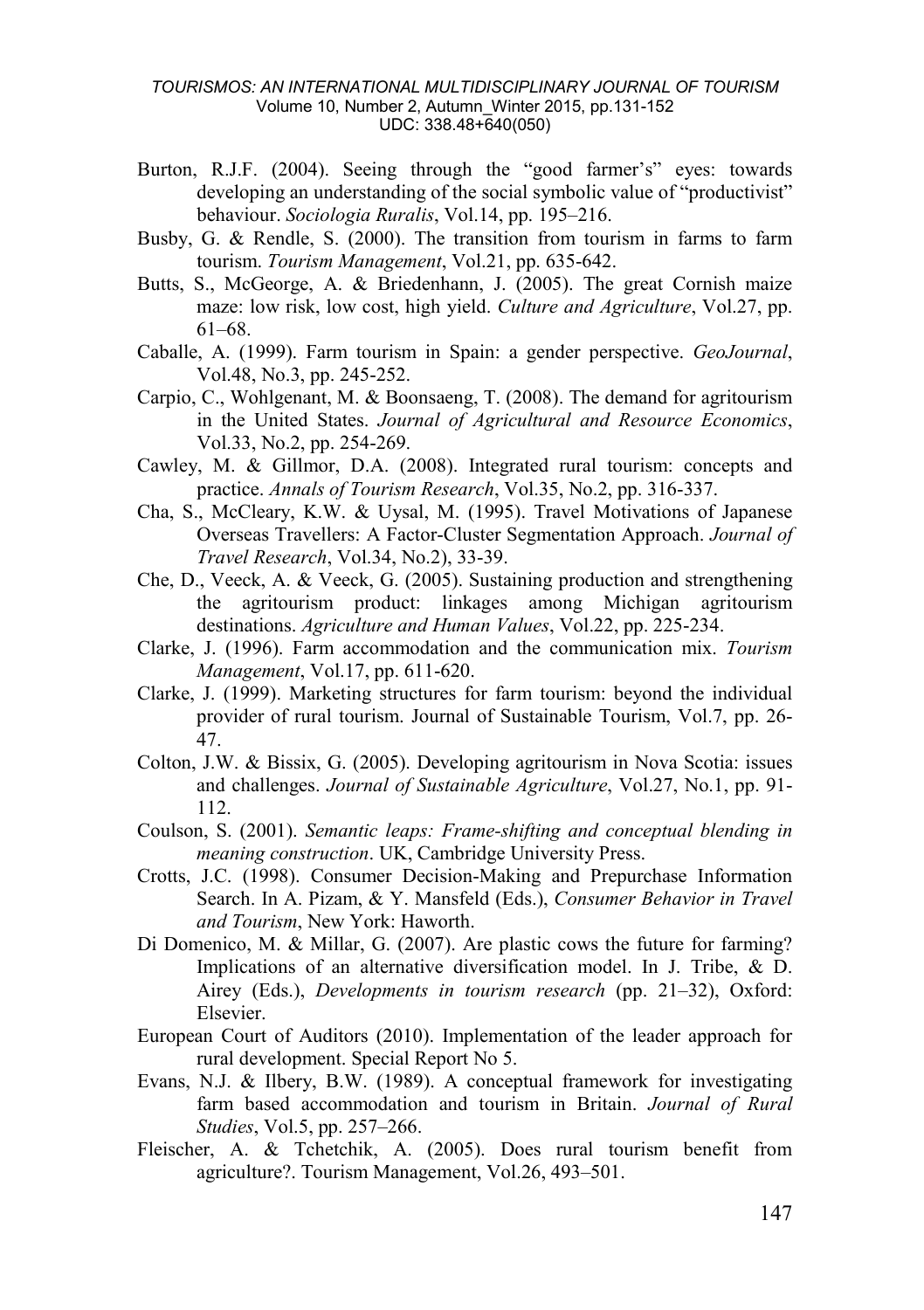- Fodness, D. & Murray, B. (1997). Tourist Information Search. *Annals of Tourism Research*, Vol.24, No.3, pp. 503-523.
- Gilbert, D.C. (2003). Conceptual issues in the meaning of tourism. In S. Williams (Eds.) *Tourism. Critical concepts in the social sciences* (pp. 45-69), London: Routledge.
- Gitelson, R.J. & Kerstetter D.L. (1990). The Relationship between Socio-Demographic Variables, Benefit Sought and Subsequent Vacation Behavior: A Case Study. *Journal of Travel Research*, Vol.28, No.3, pp. 24-29.
- Gladstone, J. & Morris, A. (2000). Farm accommodation and agricultural heritage in Orkney. In F. Brown (Eds.) *Tourism in peripheral areas: Case studies* (pp. 91-100), Clevedon: Multilingual Matters Limited.
- Greer, C., Donnelly, S. & Rickly, J.M. (2008). Landscape perspective for tourism studies. In D. C. Knudsen, M. M. Metro-Roland, A. K. Soper and C. Greer (Eds.) *Landscape, tourism and meaning* (pp. 176), IN: Ashgate.
- Gretzel, U., Fesenmaier, D.R. & O'Leary, J.T. (2006). Searching for the Future: Challenges Facing Destination Marketing Organizations. *Journal of Travel Research*, Vo.45, No.2, pp. 116-126.
- Gursoy, D. & McLeary, K. W. (2003). An Integrative Model of Tourists' Information Search Behavior. *Annals of Tourism Research*, Vol.31, No.2, pp. 353-373.
- Havitz, M.E. & Dimanche, F. (1990). Propositions for guiding the empirical testing of the involvement construct in recreational and tourist context. *Leisure Sciences*, Vol.12, No.2, pp. 24-31.
- Hawkins, D.I., Best, R.J. & Coney, K.A. (1998). *Consumer Behaviour; Building Marketing Strategy*. New York, McGraw Hill.
- Hegarty, C. & Przezborska, L. (2005). Rural and agri-tourism as a tool for reorganizing rural areas in old and new member states e a comparison study of Ireland and Poland. *International Journal of Tourism Research*, Vol.7, No.2, pp.63-77.
- Henderson, K., Presley, J. & Bialeschki, D. (2004). Theory in recreation and leisure research: reflections from the editors. *Leisure Sciences*, Vol.26, No.4, pp. 411-425.
- Hirschman, E. & Wallendorf, M. (1982). Motives Underlying Marketing Information Acquisition and Knowledge Transfer. *Journal of Advertising*, Vol.11, No.3, pp.25-31.
- Hsieh, S., O'Leary, J. T. & Morrison, A.M. (1992). Segmenting the international travel market by activity. *Tourism Management*, Vol.13, No.2, pp. 209- 223.
- Hsieh, S. & O'Leary, J. T. (1993). Communication Channels to Segment Pleasure Travellers. *Journal of Travel and Tourism Marketing*, Vol.2, No.2-3, pp. 57-75.
- Iakovidou, O. (1997). Agro-tourism in Greece: the case of women agro-tourism co-operatives of Ambelakia. *MEDIT*, Vol.1, pp. 44–47.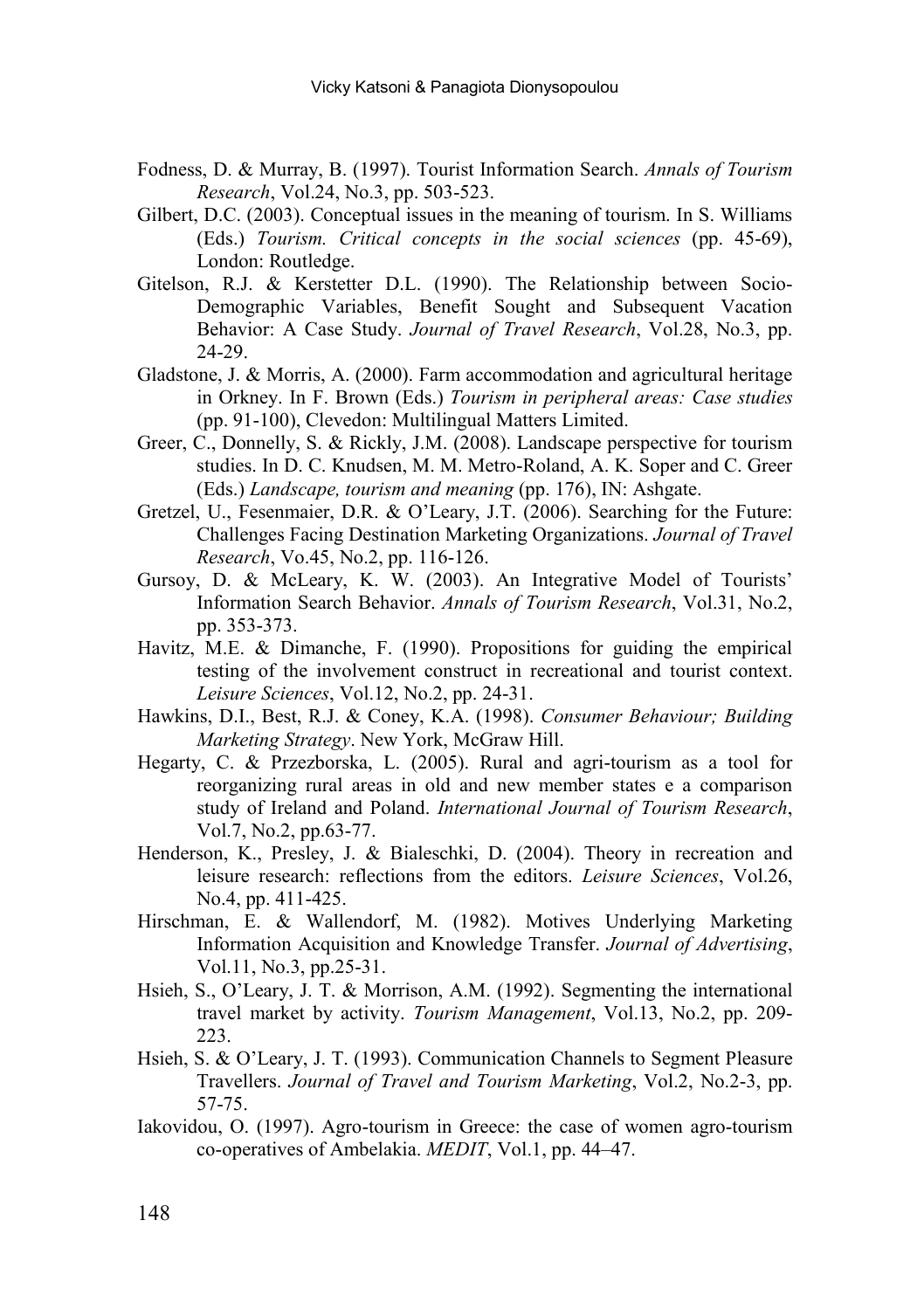- Ilbery, B., Bowler, I., Clark, G., Crockett, A., & Shaw, A. (1998). Farm based tourism as an alternative farm enterprise: a case study from the Northern Pennines, England. *Regional Studies*, Vol.32, No.4, pp. 355-364.
- Jaworski, A. & Lawson, S. (2005). Discourse of Polish agritourism: global, local, pragmatic. In A. Jaworski and A. Pritchard (Eds.) *Discourse, communication, and tourism* (pp. 123–149), Clevedon: Channel View Publications.
- Jun, H.S., Vogt A.C. & Mackay J.K. (2007). Relationships between Travel Information Search and Travel Product Purchase in Pretrip Contexts. *Journal of Travel Research*, Vol.45, No.3, pp. 266-274.
- Katsoni, V. (2011). The Role of ICTs in Regional Tourist Development. *Regional Science Inquiry Journal*, Vol.3, No.2, pp. 95-113.
- Katsoni, V. & Venetsanopoulou, M. (2013). Use of innovation systems for an effective tourism marketing development strategy. e-Journal of Science & Technology, http://e-jst.teiath.gr/, *e-JST*, Vol.8, No.5, pp. 33-40.
- Kavoura, A. & Katsoni, V. (2013). From E-Business to C-Commerce: Collaboration and Network Creation for an E-Marketing Tourism Strategy. *Tourismos: An international Multidisciplinary Journal of Tourism, Special Issue in Tourism Destination Marketing & Management*, Vol.8, No.3, pp. 113-128.
- Kizos, T. & Iosifides, T. (2007). The contradictions of agrotourism development in Greece: evidence from three case studies. *South European Society and Politics*, Vol.12, pp.59–77.
- Lobo, R.E., Goldman, G.E., Jolly, D.A., Wallace, B.D., Schrader, W.L. & Parker S.A. (1999). Agritourism benefits agriculture in San Diego County. *California Agriculture*, Vol.53, No.6, pp. 20-24.
- Lovelock, C.H. & Wright, C. (1999). Principles of Service Marketing and Management, Prentice Hall, N J, Englewood Cliffs.
- MacCannell, D. (1973). Staged authenticity: arrangements of social space in tourist settings. *The American Journal of Sociology*, Vol.79, pp. 589–603.
- Madrigal, R. & Kahle, L.R. (1994). Predicting Vacation Activity Preferences on the basis of value-system segmentation. *Journal of Travel Research*, Vol.33 (3), 22-28.
- March, R., & Woodside, A. (2005). Testing Theory of Planned versus Realized Behavior. *Annals of Tourism Research*, Vol.32, No.4, pp. 905-924.
- Marques, H. (2006). Searching for complementarities between agriculture and tourism – the demarcated wine-producing regions of northern Portugal. *Tourism Economics*, Vol.12, pp. 147–155.
- McGehee, N. G., & Kim, K. (2004). Motivation for agri-tourism entrepreneurship. Journal of Travel Research, Vol.43, pp. 161–170.
- McGehee, N.G. (2007). An agritourism systems model: a Weberian perspective. *Journal of Sustainable Tourism*, Vol.15, pp. 111–124.
- McGehee, N.G., Kim, K. & Jennings, G.R. (2007). Gender and motivation for agritourism entrepreneurship. *Tourism Management*, Vol.28, 280–289.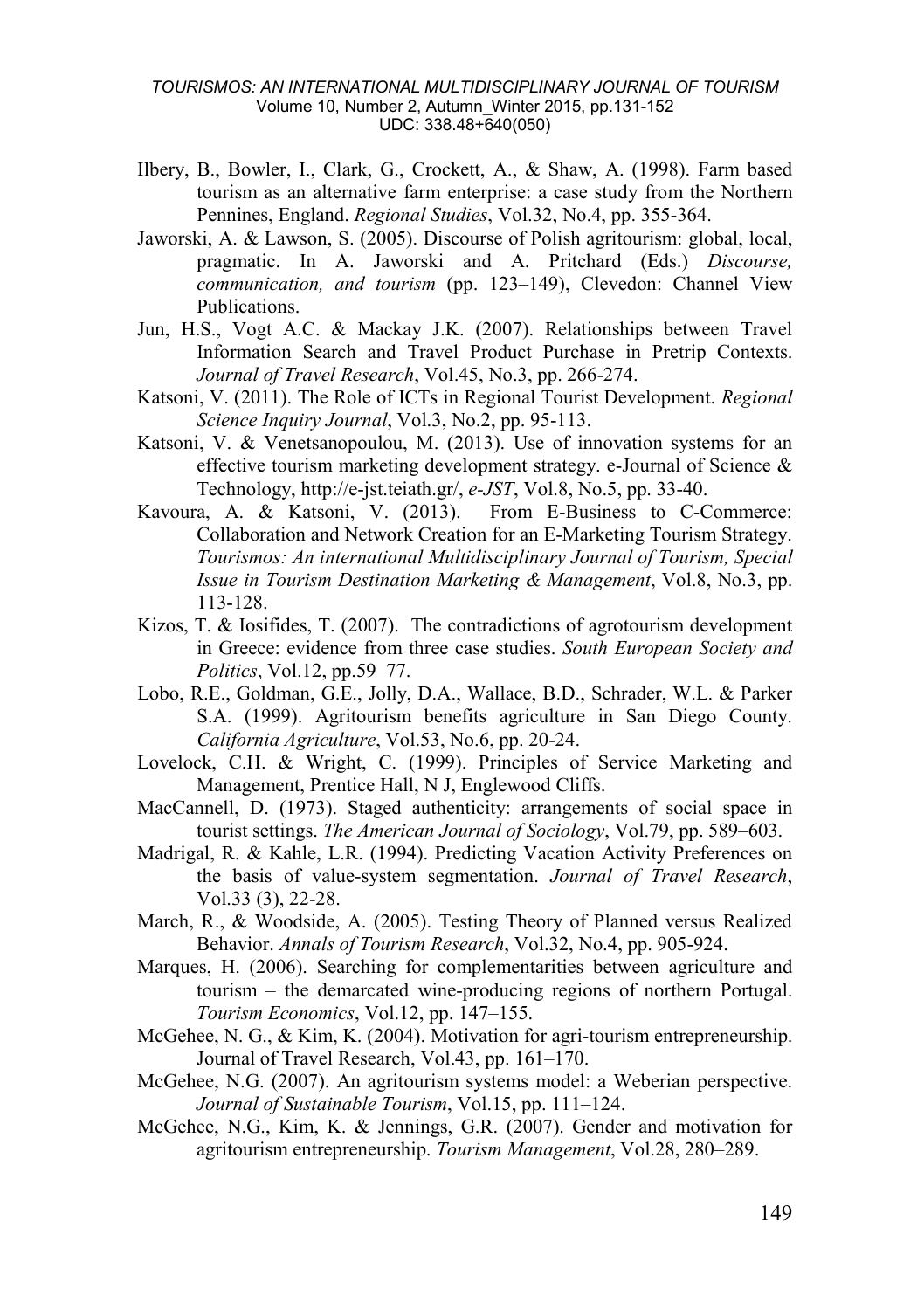- McIntosh, A.J. & Bonnemann, S.M. (2006). Willing workers on organic farms (WWOOF): the alternative farm stay experience? *Journal of Sustainable Tourism*, Vol.14, 82–99.
- McKenzie, N. & Wysocki, A. (2002). Agritainment: A viable option for Florida producers. IFAS Extension e University of Florida.
- Middleton, V.T. (1994). *Marketing in Travel and Tourism*.(2nd ed.). UK, Bath Press, Avon.
- Morrison, A.M., Hsieh, S. & O'Leary, J.T. (1994). Segmenting the Australian Domestic Travel Market by Holiday Activity Participation. *Journal of Tourism Studies*, Vol.5, No.1, pp. 39-56.
- Moscardo, G., Morrison, A.M., Pearce, P.L., Lang, C-T. & O'Leary, J.T. (1996). Understanding Vacation Destination Choice through Travel Motivation and Activities. *Journal of Vacation Marketing*, Vol.2, No.2, pp. 109-122.
- Moutinho, L. (1987). Consumer Behavior in Tourism. *European Journal of Marketing*, Vol.21, No.10, pp. 5-44.
- Nickerson, N.P., Black, R.J. & McCool, S.F. (2001). Agritourism: motivations behind farm/ranch business diversification. *Journal of Travel Research*, Vol.40, pp. 19-26.
- Nilsson, P. A. (2002). Staying on farms: an ideological background. *Annals of Tourism Research*, Vol.29, pp. 7-24.
- Normann, R. (1996). Service Management: Strategy and Leadership in Service Business (2nd ed.) New York: John Wiley.
- Ollenburg, C. (2006). Farm tourism in Australia: a family Business and rural studies perspective. Doctor of Philosophy Christian - Albrechts University of Keil (Germany) and Griffith University (Australia).
- Ollenburg, C. & Buckley, R. (2007). Stated economic and social motivations for farm tourism operators. *Journal of Travel Research*, Vol.45, pp. 444-452.
- Oppermann, M. (1996). Rural tourism in Southern Germany. *Annals of Tourism Research*, Vol.23, pp. 86-102.
- Organization for Economic Co-operation and Development OECD (2001). Glossary of statistical terms. Retrieved on June 2011 from http://stats.oecd.org/glossary/ detail.asp?ID=72.
- Pan, B., & Fesenmaier, D. (2003). Travel Information Search on the Internet: A Preliminary Analysis. In A. Frew, M. Hitz, and P. O'Connor (Eds.), Information and Communication Technology in Tourism 2003: The Proceedings of the International Conference of ENTER 2003, Helsinki, Finland, January 29-31.
- Phillip, S., Hunter, C. & Blackstock, K. (2010). A typology for defining agritourism. *Tourism Management*, Vol.31, pp. 754-758.
- Prentice, R.C., Witt, S.F. & Hamer, C. (1998). Tourism as Experience: The case of heritage parks. *Annals of Tourism Research*, Vol.25, No.1, pp. 1-24.
- Roberts, L. & Hall, D. (2001). Rural tourism and recreation: Principles to practice. Cambridge: CABI Publishing.
- Robinson, G. (2004). Geographies of agriculture: Globalisation, restructuring and sustainability. Harlow: Pearson Education Limited.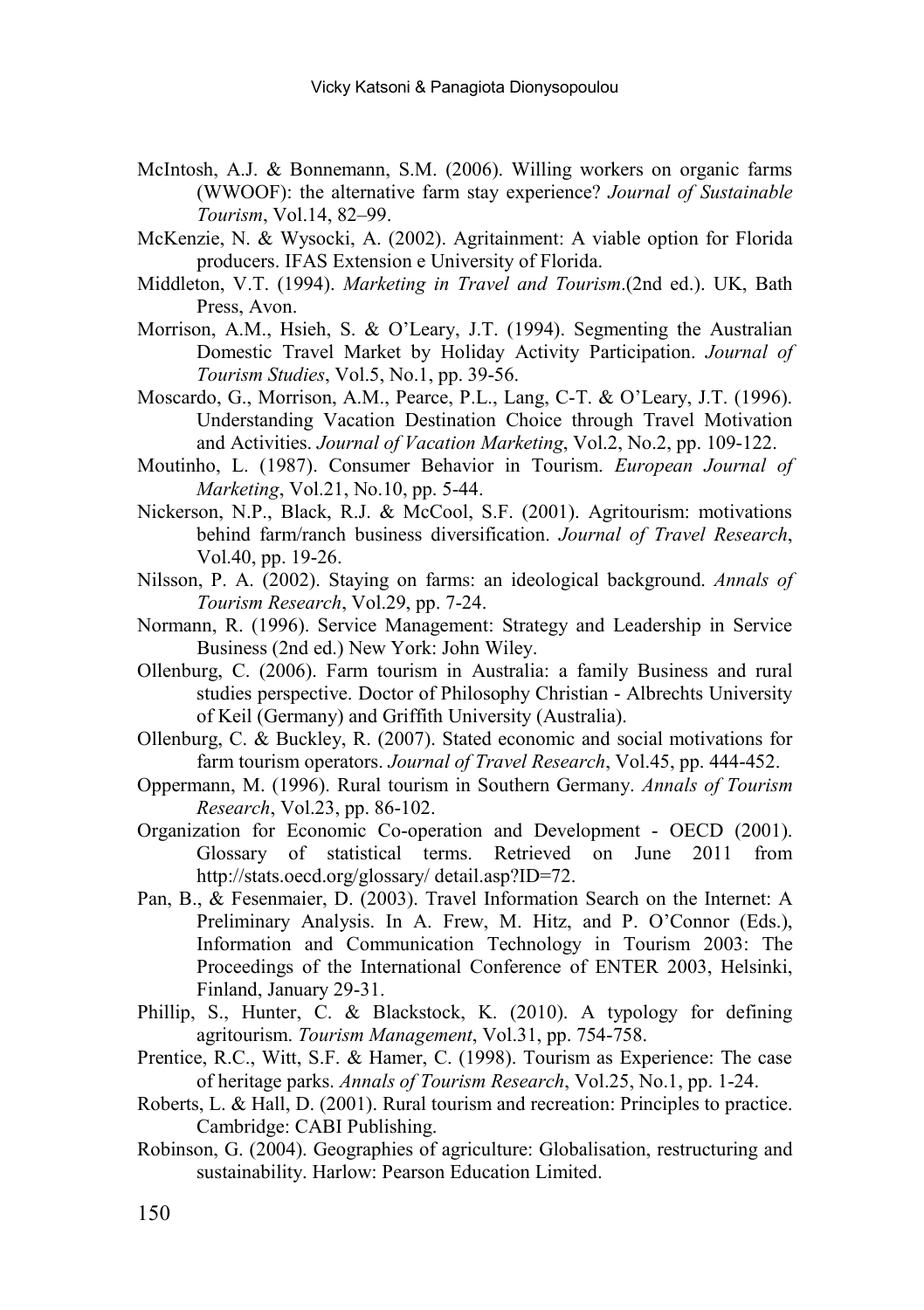- Schmidt, J.B. & Spreng, R.A. (1996). A Proposed Model of External Consumer Information Search. Journal of the Academy of Marketing Science, Vol.24, No.3, pp. 246-256.
- Sharpley, R. & Sharpley, J. (1997). *Rural tourism: An introduction*. Thomson Business Press.
- Sharpley, R. & Stone, P.R. (2010). Advances in tourism. Tourist experience: Contemporary perspectives. London and New York: Routledge.
- Sigala, M., Airey D., Jones, P. & Lockwood, A. (2004). ICT Paradox Lost? A Stepwise DEA Methodology to Evaluate Technology Investments in Tourism Settings. Journal of Travel Research, Vol.43, No.2, pp. 180-192.
- Snepenger, D. & Snepenger, M. (1993). Information Search by Pleasure Travelers. In M.A. Kahn, M. D. Olsen, & T. Var (Eds.), Encyclopedia of Hospitality and Tourism (pp. 830-835). New York: Van Nostrand Reinhold.
- Sonnino, R. (2004). For a 'Piece of Bread'? Interpreting sustainable development through agritourism in Southern Tuscany. *Sociologia Ruralis*, Vol.44, pp. 285-300.
- Sonnino, R. (2004). For a 'Piece of Bread'? Interpreting sustainable development through agritourism in Southern Tuscany. Sociologia Ruralis, Vol.44, No.3, pp. 285-300.
- Sorensen, L. (1993). The Special-Interest Travel Market. *The Cornell H. R. A. Quarterly*, Vol.34, pp. 24-30.
- Stratigea, A. (2014), Setting Policy Targets for the Future of Agriculture in EU 2020 – A Methodological Approach. *Regional Science Inquiry Journal*, Vol.VI, No.1, pp. 95-110.
- Teare, R. (1992). An Exploration of the Consumer Decision Process for Hospitality Services. In R. Teare, L. Moutinho, & Morgan N. (Eds.), *Managing and Marketing Services in the 1990s* (pp. 233-248), London: Cassell Educational.
- Tew, C. & Barbieri, C. (2012). The perceived benefits of agritourism: the provider's perspective. Tourism Management, 33, No.1), 215-224.
- Theobald, W.F. (2005). *Global tourism*. Burlington, MA: Elsevier Butterworth-Heinemann.
- Um, S. & Crompton, J. (1990). Attitude Determinants in Tourism Destination Choice. Annals of Tourism Research, 17, No.3, pp. 432-448.
- United States Department of Agriculture: National Agriculture Statistics Service
- USDA: NASS. (2010). 2010 State agricultural overview. Retrieved online on May 2011 from http://www.nass.usda.gov/Statistics\_by\_State/North\_Carolina/index.asp, http://www.nass.usda.gov/Statistics\_by\_State/Missouri/index.asp.
- Unites States Department of Agriculture USDA (2009). Beginning farmers and ranchers. In M. Ahearn, & D. Newton (Eds.), Economic information bulletin no 53 (pp.27), Retrieved online on April 2011 from http://www.ers.usda.gov/Publications/EIB53/EIB53.pdf.